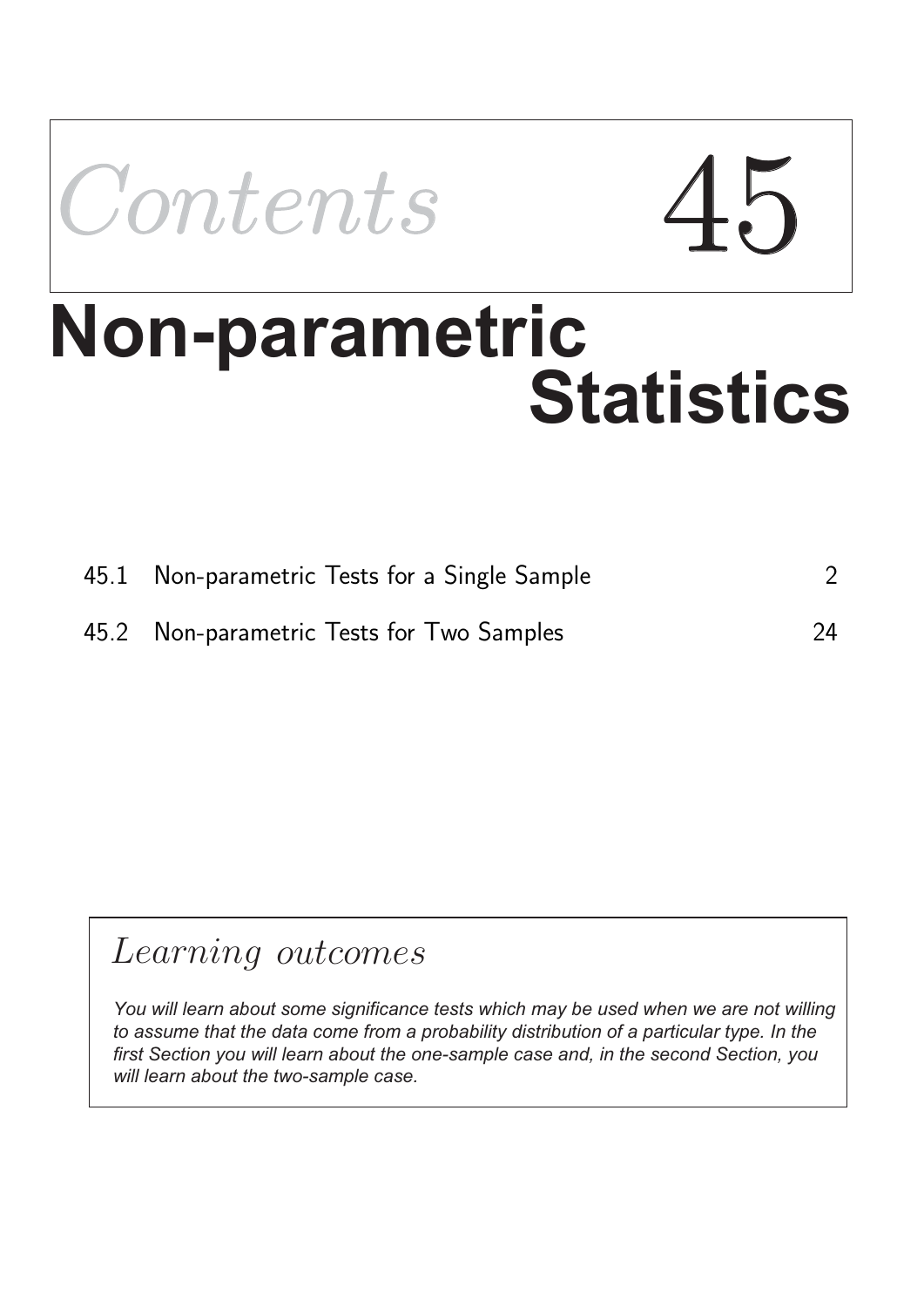# **Non-parametric Tests for a Single Sample**





# **Introduction**

In earlier Workbooks we have looked at a number of significance tests, such as the t-test, the  $F$ test and the  $\chi^2$  test. All of these depend on the assumption that the data are drawn from normal distributions. Although the normal distribution is very common, and this is what gave it its name, there are clearly cases when the data are not drawn from normal distributions and there are other cases when we might simply be unwilling to make that assumption. It is possible to make tests for cases where the data are drawn from some other specified distribution but sometimes we are unable or unwilling to say what kind of distribution it is. In such cases we can use tests which are designed to do without an assumption of a specific distribution. Sometimes these tests are called distribution-free tests, which seems like a very sensible name, but usually they are called non-parametric tests because they do not refer to the parameters which distinguish members of a particular family of distributions. For example, a t-test is used to consider questions concerning the statistic  $\mu$ , the mean of a normal distribution, which distinguishes one normal distribution from another. In a non-parametric test we do not have a parametric formula for the form of the underlying probability distribution.

|                                                          | • be familiar with the general ideas and terms<br>of significance tests                          |  |
|----------------------------------------------------------|--------------------------------------------------------------------------------------------------|--|
| Prerequisites<br>Before starting this Section you should | $\bullet$ be familiar with <i>t</i> -tests                                                       |  |
|                                                          | • understand and be able to apply the binomial<br>distribution                                   |  |
| <b>Learning Outcomes</b>                                 | • explain what is meant by a nonparametric<br>test and decide when such a test should be<br>used |  |
| On completion you should be able to                      | • use a sign test                                                                                |  |
|                                                          | • use and interpret the results of a Wilcoxon<br>signed rank test                                |  |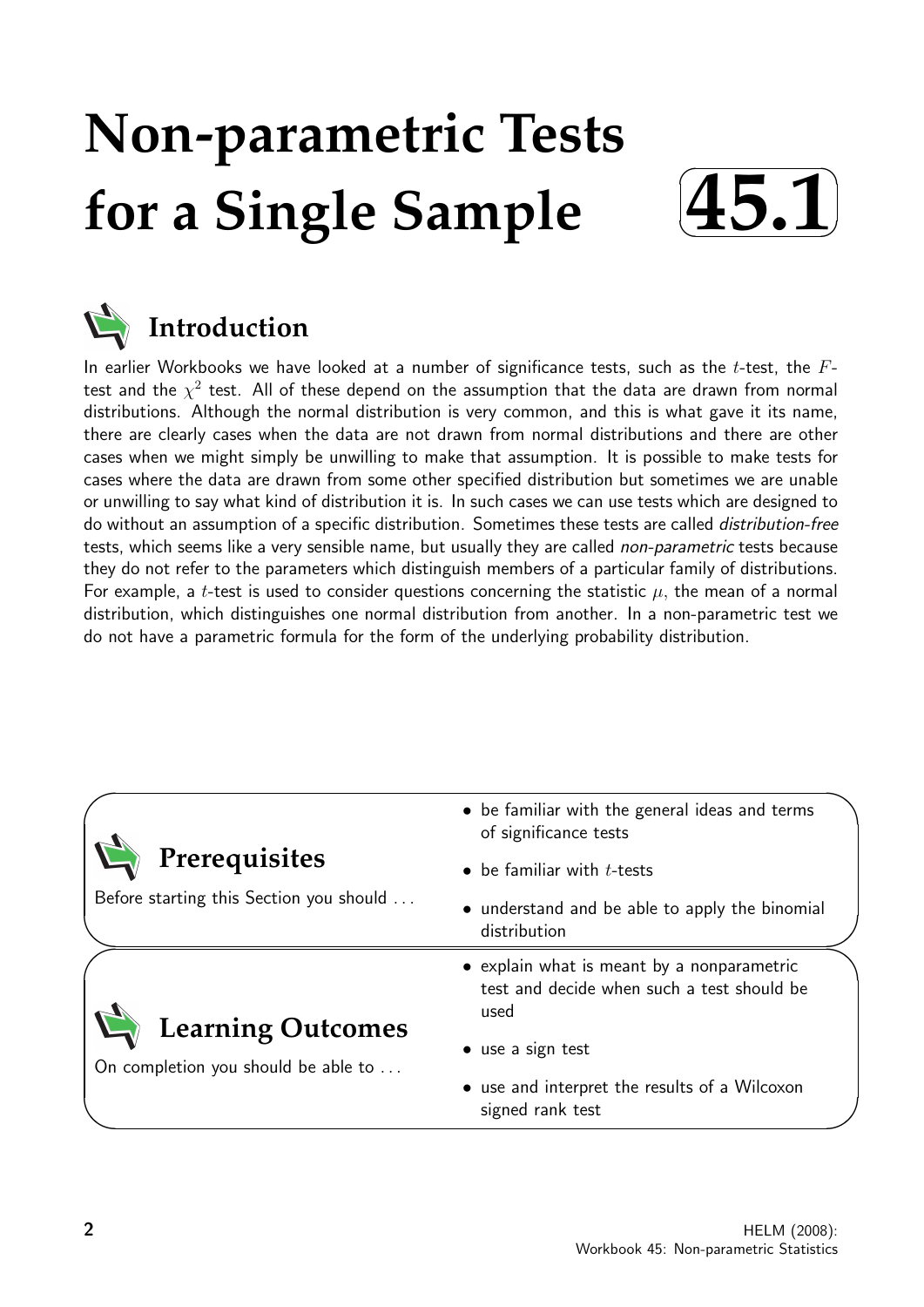

# **1. Non-parametric tests**

Sometimes it is possible to measure a quantity and express the measurements numerically in such a way that meaningful arithmetic can be done. For example, if you measure three spacers and determine that they are 1 mm 2 mm and 3 mm spacers you can certainly assert that  $1 + 2 = 3$  in the sense that the combination of the 1 mm and 2 mm spacers are effectively the same as the 3 mm spacer. There are occasions when data may be expressed numerically but doing arithmetic leads to nonsensical conclusions. Suppose, for example that as a manager, you are asked to assess the work of three colleagues, John, Tony and George. You might come to the conclusion that overall George is the "best" worker, followed in order by John and the Tony. You may present the results as follows:

| Name   | Rating |
|--------|--------|
| George |        |
| John   |        |
| Tony   |        |

In this case, if you assert that  $1+2=3$  you may be interpreted as saying that the combined work of George and John is equivalent to the work of Tony. This, of course, is in complete contradiction to the way you have rated the work of your colleagues! Remember that the appearance of numbers does not imply that you can do meaningful arithmetic. In fact, meaningless arithmetic, while giving a piece of work the appearance of careful analysis can (and almost certainly will) be totally misleading in any conclusions reached. In other statistical problems, the variable measured may allow meaningful arithmetic but we might not feel able to assume that it follows a probability distribution of any particular type. In particular, we might not be willing to assume that it has a normal distribution. In cases such as these we use tests which do not depend on the assumption of a particular distribution, unlike  $t$ -tests,  $F$ -tests etc., where a normal distribution is assumed. Tests which do not require such distributional assumptions are called non-parametric tests.

Very often, the non-parametric procedure described in this Workbook may be thought of as direct competitors of the t-test and  $F$ -test when normality can be assumed and we will compare the performance of parametric and non-parametric methods under conditions of normality and nonnormality. In general terms, you will find the non-parametric methods fail to use all of the information that is available in a sample and as a consequence they may be though to as less efficient than parametric methods. Essentially, you should remember that in cases where it is difficult or impossible to justify normality but it is known that the underlying distribution is continuous, non-parametric methods remain valid while parametric methods may not. You should also bear in mind that in terms of practical application it may be difficult to decide whether to use parametric or non-parametric tests since both the  $t$ -test (and the  $F$ -test) are relatively insensitive to small departures from normality.

Our work concerning non-parametric tests begins with the sign test.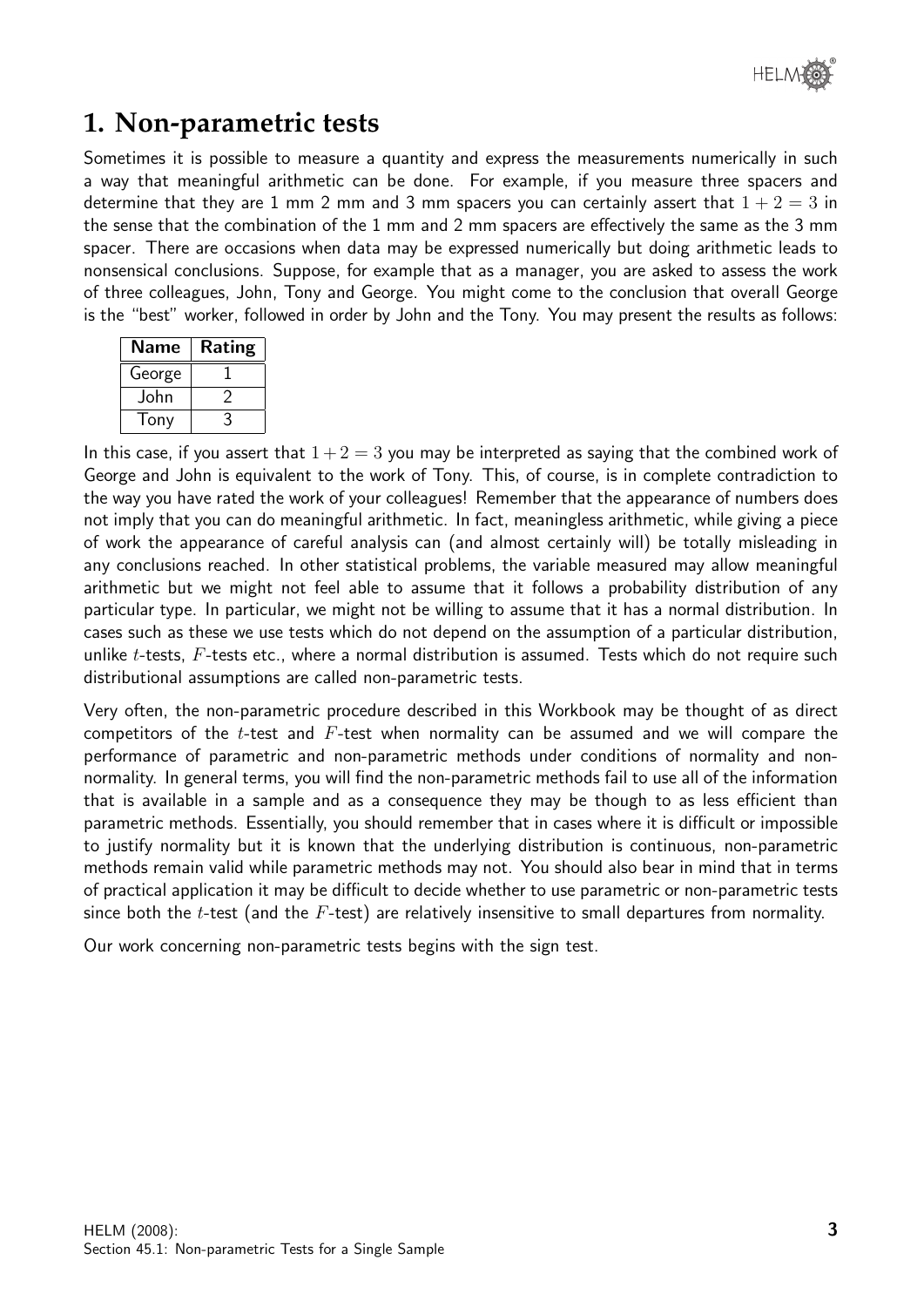# **2. The sign test**

The sign test is used to test hypotheses concerning the **median** of a continuous distribution. Some authors use the symbol  $\theta$  to represent to median of the distribution - remember that  $\mu$  is used to represent the mean of a distribution. We will use the  $\theta$  notation for the median throughout this Workbook. Remember that in the case of a normal distribution the mean is equal to the median and so the sign test can be used to test hypotheses concerning the mean of a normal distribution. The test procedure is straightforward to describe. The usual null hypothesis is

$$
H_0 : \theta = \theta_0
$$

As you might expect, the alternative hypothesis can take one of three forms

$$
H_1 : \theta \neq \theta_0 \qquad H_1 : \theta > \theta_0 \qquad H_1 : \theta < \theta_0
$$

Now suppose the sample taken from a population is  $X_1, X_2, X_3, \ldots, X_n$ . We form the differences

$$
X_i - \theta_0 \qquad i = 1 \dots n
$$

Assuming that the null hypothesis is true, each difference  $X_i - \theta_0$  is equally likely to be positive or negative and in order to test a particular pair of hypotheses we need only test the number of plus signs (say). Under the null hypothesis this is a value of the binomial distribution with parameter  $p =$ 1 2 . In order to decide whether we should reject a null hypothesis, we can calculate probabilities directly from the binomial distribution (see HELM 37) using the formula

$$
P(X=r) = {n \choose r} q^{n-r} p^r = {n \choose r} (1-p)^{n-r} p^r
$$

or by using the normal approximation to the binomial distribution.

The following Examples and Tasks illustrate the test procedure.



### **Example 1**

The compressive strength of insulating blocks used in the construction of new houses is tested by a civil engineer.

The engineer needs to be certain at the 5% level of significance that the median compressive strength is at least 1000 psi. Twenty randomly selected blocks give the following results:

| Observation | Compressive | Observation | Compressive | Observation | Compressive | Observation | Compressive |
|-------------|-------------|-------------|-------------|-------------|-------------|-------------|-------------|
|             | Strength    |             | Strength    |             | Strength    |             | Strength    |
|             | 1128.7      |             | 718.4       | 11          | 1167.1      | 16          | 1153.6      |
| 2           | 679.1       |             | 787.4       | 12          | 1387.5      | 17          | 1423.3      |
| 3           | 1317.2      | 8           | 1562.3      | 13          | 679.9       | 18          | 1122.6      |
| 4           | 1001.3      |             | 1356.9      | 14          | 1323.2      | 19          | 1644.3      |
| 5           | 1107.6      | 10          | 1153.2      | 15          | 788.4       | 20          | 737.4       |

Test (at the 5% level of significance) the null hypothesis that the median compressive strength of the insulting blocks is 1000 psi against the alternative that it is greater.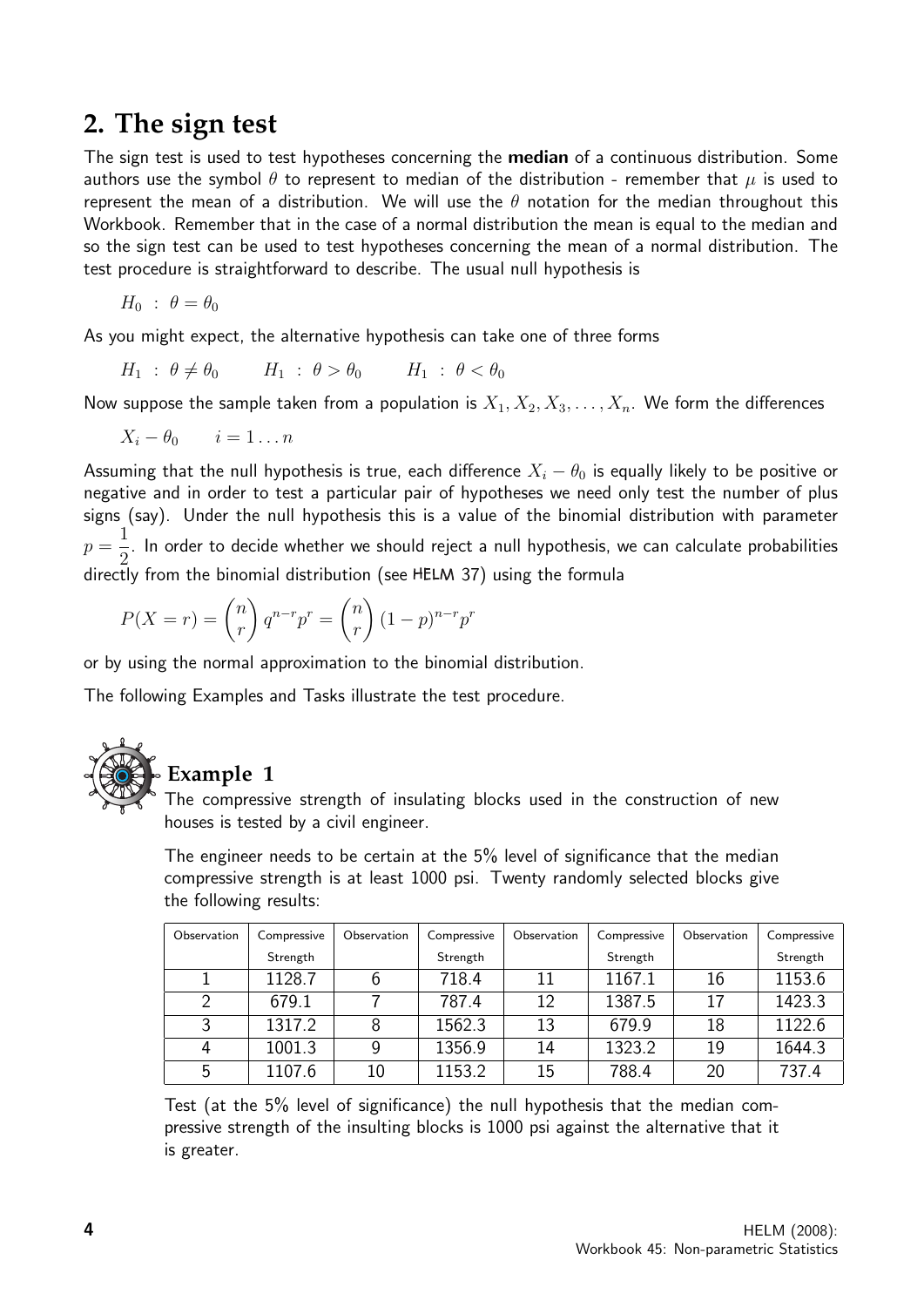

#### Solution

The hypotheses are

 $H_0$ :  $\theta = 1000$ 

 $H_1$ :  $\theta > 1000$ 

| Comp.    | Sign | Comp.    | Sign | Comp.    | Sign | Comp.    | Sign   |
|----------|------|----------|------|----------|------|----------|--------|
| Strength |      | Strength |      | Strength |      | Strength |        |
| 1128.7   |      | 718.4    |      | 1167.1   |      | 1153.6   |        |
| 679.1    |      | 787.4    |      | 1387.5   |      | 1423.3   |        |
| 1317.2   | $+$  | 1562.3   |      | 679.9    |      | 1122.6   |        |
| 1001.3   | $+$  | 1356.9   | $^+$ | 1323.2   |      | 1644.3   | $^{+}$ |
| 1107.6   |      | 1153.2   |      | 788.4    |      | 737.4    |        |

We have 14 plus signs and the required probability value is calculated directly from the binomial formula as

$$
P(X \ge 14) = \sum_{r=14}^{20} {20 \choose r} \left(\frac{1}{2}\right)^{20-r} \left(\frac{1}{2}\right)^r
$$
  
= 
$$
\frac{20.19.18.17.16.15}{1.2.3.4.5.6} \left(\frac{1}{2}\right)^{20} + \frac{20.19.18.17.16}{1.2.3.4.5} \left(\frac{1}{2}\right)^{20} + \frac{20.19.18.17}{1.2.3.4} \left(\frac{1}{2}\right)^{20}
$$
  
+ 
$$
\frac{20.19.18}{1.2.3} \left(\frac{1}{2}\right)^{20} + \frac{20.19}{1.2} \left(\frac{1}{2}\right)^{20} + \frac{20}{1} \left(\frac{1}{2}\right)^{20} + \left(\frac{1}{20}\right)^{20}
$$
  
= 
$$
\left(\frac{1}{2}\right)^{20} (38760 + 15504 + 4845 + 1140 + 190 + 20 + 1)
$$
  
= 0.05766

Since we are performing a one-tailed test, we must compare the calculated value with the value 0.05.

Since  $0.05 < 0.05766$  we conclude that we cannot reject the null hypothesis and that on the basis of the available evidence, we cannot conclude that the median compressive strength of the insulating blocks is greater than 1000 psi.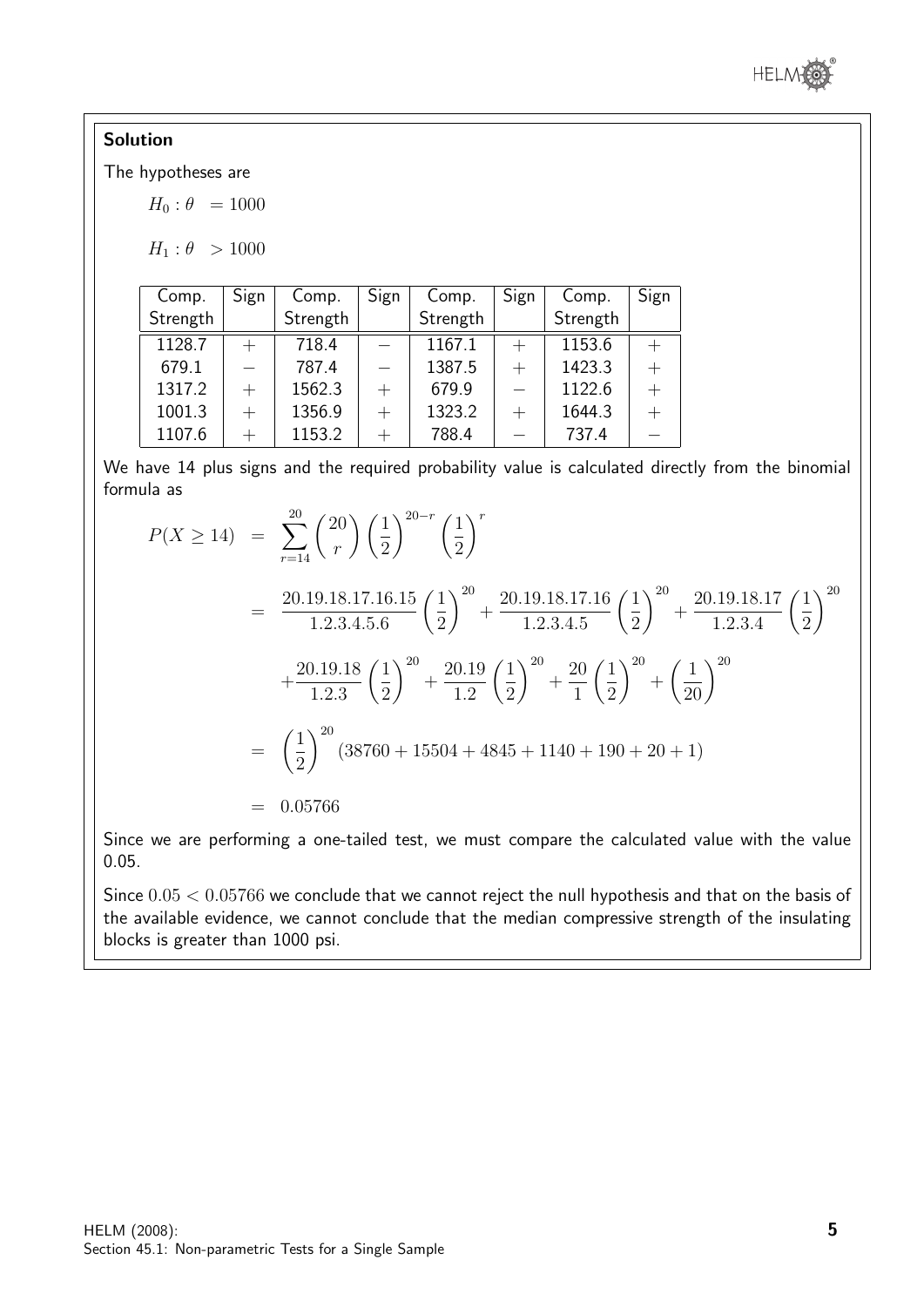

#### **Example 2**

A certain type of solid rocket fuel is manufactured by bonding an igniter with a propellant. In order that the fuel burns smoothly and does not suffer either "flame-out" or become unstable it is essential that the material bonding the two components of the fuel has a shear strength of 2000 psi. The results arising from tests performed on 20 randomly selected samples of fuel are as follows:

| Observation | Shear    | Observation | Shear    | Observation | Shear    | Observation | Shear    |
|-------------|----------|-------------|----------|-------------|----------|-------------|----------|
|             | Strength |             | Strength |             | Strength |             | Strength |
|             | 2128.7   |             | 1718.4   | 11          | 2167.1   | 16          | 2153.6   |
|             | 1679.1   |             | 1787.4   | 12          | 2387.5   | 17          | 2423.3   |
|             | 2317.2   |             | 2562.3   | 13          | 1679.9   | 18          | 2122.6   |
|             | 2001.3   |             | 2356.9   | 14          | 2323.2   | 19          | 2644.3   |
|             | 2107.6   | 10          | 2153.2   | 15          | 1788.4   | 20          | 1737.4   |

Using the 5% level of significance, test the null hypothesis that the median shear strength is 2000 psi.

#### Solution

The hypotheses are  $H_0$ :  $\theta = 2000$   $H_1$ :  $\theta \neq 2000$ 

We determine the signs associated with each observation as shown below and perform a two-tailed test.

| Shear Strength | Sign | Shear Strength | Sign | Shear Strength | Sign | Shear Strength | Sign |
|----------------|------|----------------|------|----------------|------|----------------|------|
| 2128.7         |      | 1718.4         |      | 2167.1         |      | 2153.6         |      |
| 1679.1         |      | 1787.4         |      | 2387.5         |      | 2423.3         |      |
| 2317.2         |      | 2562.3         |      | 1679.9         |      | 2122.6         |      |
| 2001.3         |      | 2356.9         |      | 2323.2         |      | 2644.3         |      |
| 2107.6         |      | 2153.2         |      | 1788.4         |      | 1737.4         |      |

We have 14 plus signs and the required probability value is calculated directly from the binomial formula:

$$
P(X \ge 14) = \sum_{r=14}^{20} {20 \choose r} \left(\frac{1}{2}\right)^{20-r} \left(\frac{1}{2}\right)^r
$$
  
= 
$$
\frac{20.19.18.17.16.15}{1.2.3.4.5.6} \left(\frac{1}{2}\right)^{20} + \frac{20.19.18.17.16}{1.2.3.4.5} \left(\frac{1}{2}\right)^{20} + \frac{20.19.18.17}{1.2.3.4} \left(\frac{1}{2}\right)^{20}
$$
  
+ 
$$
\frac{20.19.18}{1.2.3} \left(\frac{1}{2}\right)^{20} + \frac{20.19}{1.2} \left(\frac{1}{2}\right)^{20} + \frac{20}{1} \left(\frac{1}{2}\right)^{20} + \left(\frac{1}{2}\right)^{20}
$$
  
= 
$$
\left(\frac{1}{2}\right)^{20} (38760 + 15504 + 4845 + 1140 + 190 + 20 + 1) = 0.05766
$$

Since we are performing a two-tailed test, we must compare the calculated value with 0.025.

Since  $0.025 < 0.05766$  we cannot reject the null hypothesis on the basis of the evidence and conclude that the median shear strength is not significantly different from 2000 psi.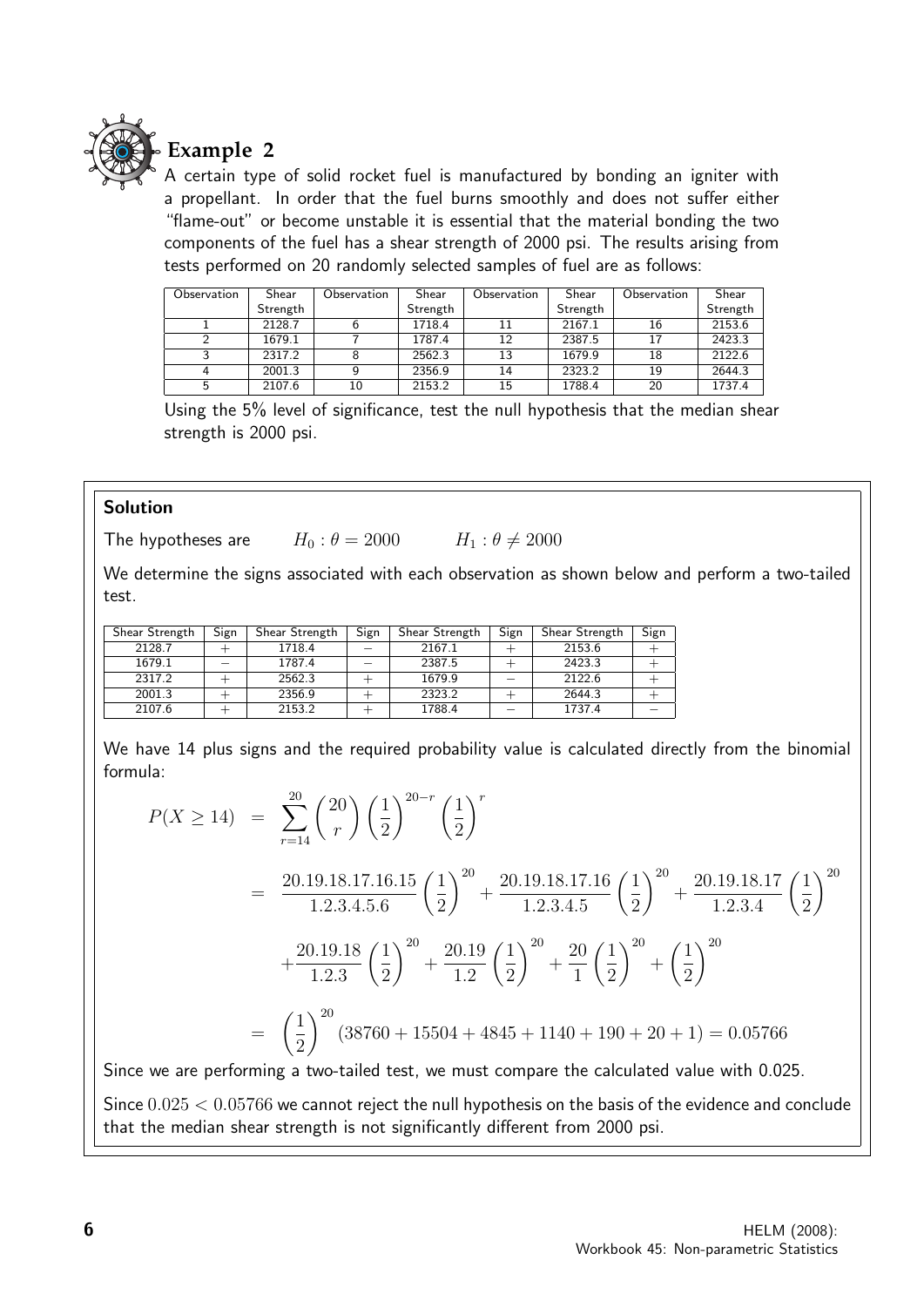Now do the following Task.



A certain type of solid rocket fuel is manufactured by binding an igniter with a propellant. In order that the fuel burns smoothly and does not suffer either "flame-out" or become unstable it is essential that the material bonding the two components of the fuel has a shear strength of 2000 psi. The results arising from tests performed on 10 randomly selected samples of fuel are as follows.

| Observation | Shear Strength | Observation | Shear Strength |
|-------------|----------------|-------------|----------------|
|             | 2128.7         |             | 1718.4         |
|             | 1679.1         |             | 1787.4         |
|             | 2317.2         |             | 2562.3         |
|             | 2001.3         |             | 2356.9         |
|             | 2107.6         |             | 2153.2         |

Using the 5% level of significance, test the null hypothesis that the median shear strength is 2000 psi.

#### Your solution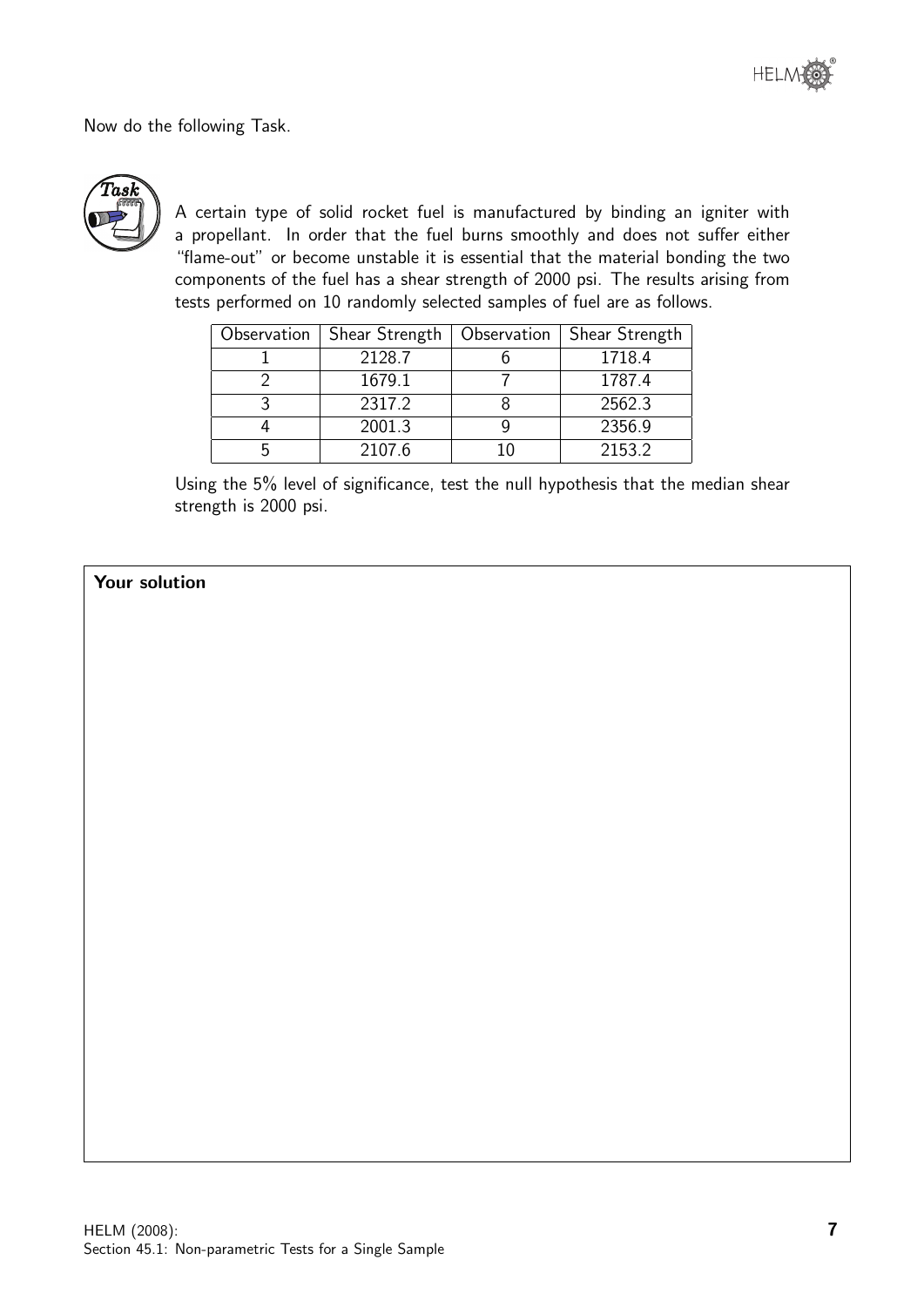Answer

The hypotheses are

 $H_0 : \theta = 2000$   $H_1 : \theta \neq 2000$ 

We determine the signs associated with each observation as shown below and perform a two-tailed test.

| Shear Strength | Sign | Shear Strength | Sign |
|----------------|------|----------------|------|
| 2128.7         |      | 1718.4         |      |
| 1679.1         |      | 1787.4         |      |
| 2317.2         |      | 2562.3         |      |
| 2001.3         |      | 2356.9         |      |
| 2107.6         |      | 2153.2         |      |

We have 7 plus signs and the required probability value is calculated directly from the binomial formula as

$$
P(X \ge 7) = \sum_{r=7}^{10} {10 \choose r} \left(\frac{1}{2}\right)^{10-r} \left(\frac{1}{2}\right)^r
$$
  
= 
$$
\frac{10.9.8}{1.2.3} \left(\frac{1}{2}\right)^{10} + \frac{10.9}{1.2} \left(\frac{1}{2}\right)^{10} + \frac{10}{1} \left(\frac{1}{2}\right)^{10} + \left(\frac{1}{2}\right)^{10}
$$
  
= 
$$
\left(\frac{1}{2}\right)^{10} (120 + 45 + 10 + 1) \approx 0.172
$$

Since we are performing a two-tailed test, we must compare the calculate value with the value 0.025. Since  $0.025 < 0.172$  we cannot reject the null hypothesis on the basis of the available evidence and we cannot conclude that the median shear strength is different to 2000 psi.

# **3. The sign test for paired data**

Very often, experiments are designed so that the results occur in matched pairs. In these cases the sign test can often be applied to decide between two hypotheses concerning the data. Performing a sign test involves counting the number of times when, say, the first score is higher then the second  $-$  designated by a "+" sign and the number of times that the first score is lower than the second  $$ designated by a "-" sign.

#### **Ties**

It is, of course, possible that in some cases, the scores will be equal, that is, they are said to be tied. There are two ways in which tied scores are dealt with.

#### **Method 1**

Ties may be counted as minus signs so that they count for the null hypothesis. The logic of this is that equal scores cannot be used as agents for change.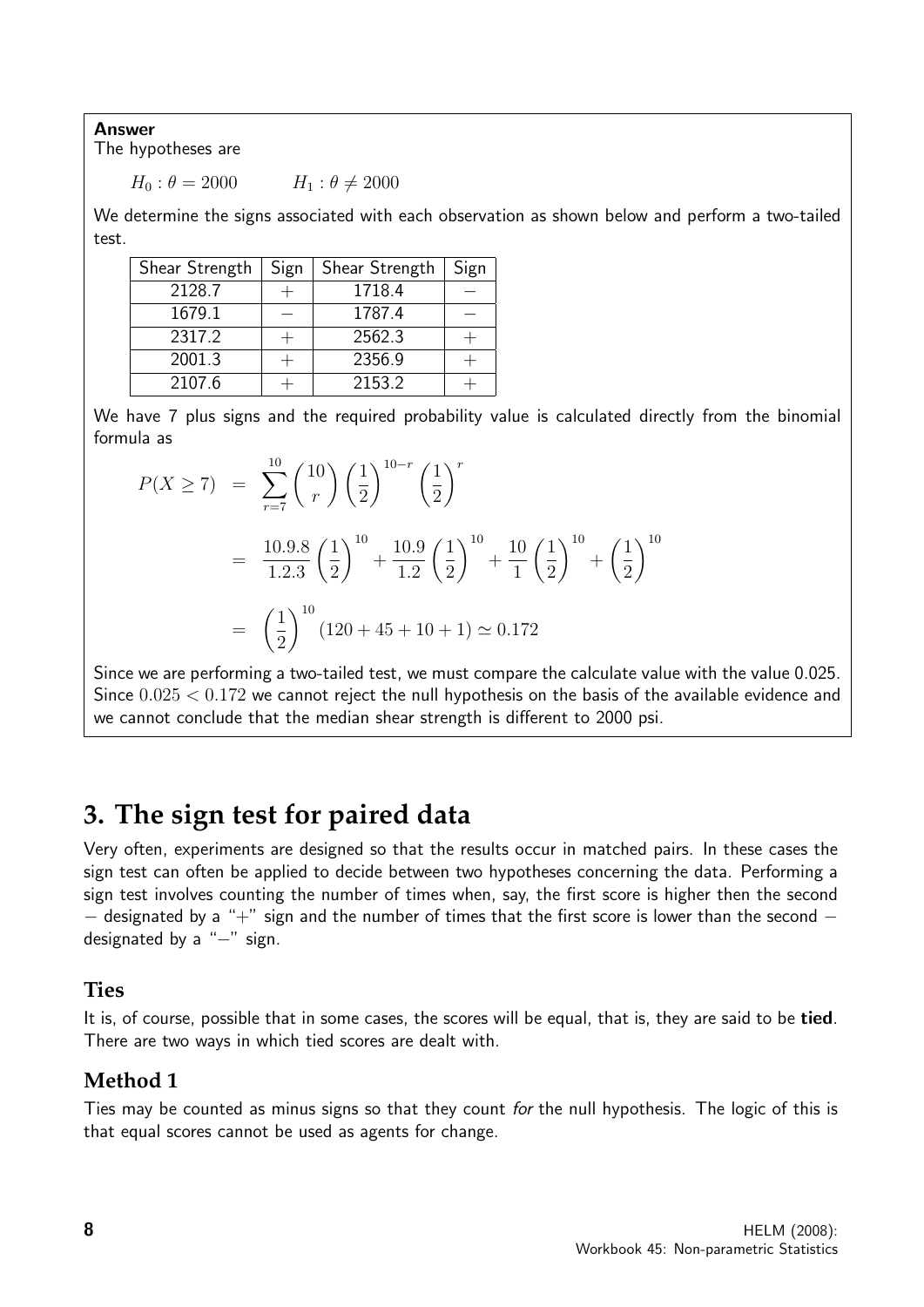#### **Method 2**

Ties may be discounted completely and not used in any analysis performed. The logic of this is that ties can sometimes occur because of the way in which the data are collected. Throughout this Workbook, any ties occurring will be discounted and ignored in any subsequent analysis.

Essentially, we take paired observations, say  $(X_{1i}, X_{2i}), i = 1 \ldots n$ , from a continuous population and proceed as illustrated below.



# **Example 3**

In an experiment concerning gas cutting of steel for use in off-shore structures, 48 test plates were prepared. Each plate was cut using both oxy-propane cutting and oxy-natural gas cutting and, in each case, the maximum Vickers hardness near the cut edge was measured. The results were as follows.

| Plate          | Propane | Nat. gas | Plate | Propane | Nat. gas | Plate | Propane | Nat. gas |
|----------------|---------|----------|-------|---------|----------|-------|---------|----------|
| 1              | 291     | 296      | 17    | 295     | 272      | 33    | 325     | 313      |
| $\overline{2}$ | 315     | 281      | 18    | 327     | 300      | 34    | 312     | 323      |
| 3              | 318     | 310      | 19    | 329     | 309      | 35    | 318     | 317      |
| 4              | 319     | 312      | 20    | 319     | 291      | 36    | 314     | 317      |
| 5              | 312     | 320      | 21    | 327     | 317      | 37    | 324     | 334      |
| 6              | 296     | 297      | 22    | 317     | 279      | 38    | 319     | 293      |
| 7              | 331     | 319      | 23    | 289     | 282      | 39    | 305     | 294      |
| 8              | 316     | 290      | 24    | 321     | 301      | 40    | 305     | 332      |
| 9              | 321     | 301      | 25    | 299     | 259      | 41    | 306     | 330      |
| 10             | 283     | 259      | 26    | 325     | 302      | 42    | 303     | 296      |
| 11             | 316     | 327      | 27    | 307     | 337      | 43    | 321     | 311      |
| 12             | 342     | 306      | 28    | 291     | 320      | 44    | 328     | 338      |
| 13             | 302     | 259      | 29    | 312     | 300      | 45    | 302     | 292      |
| 14             | 312     | 314      | 30    | 335     | 330      | 46    | 324     | 278      |
| 15             | 293     | 268      | 31    | 319     | 307      | 47    | 327     | 352      |
| 16             | 346     | 300      | 32    | 310     | 307      | 48    | 329     | 295      |

Use a sign test to test the null hypothesis that the mean difference between the hardnesses produced by the two methods is zero against the alternative that it is not zero. Use the 1% level of significance.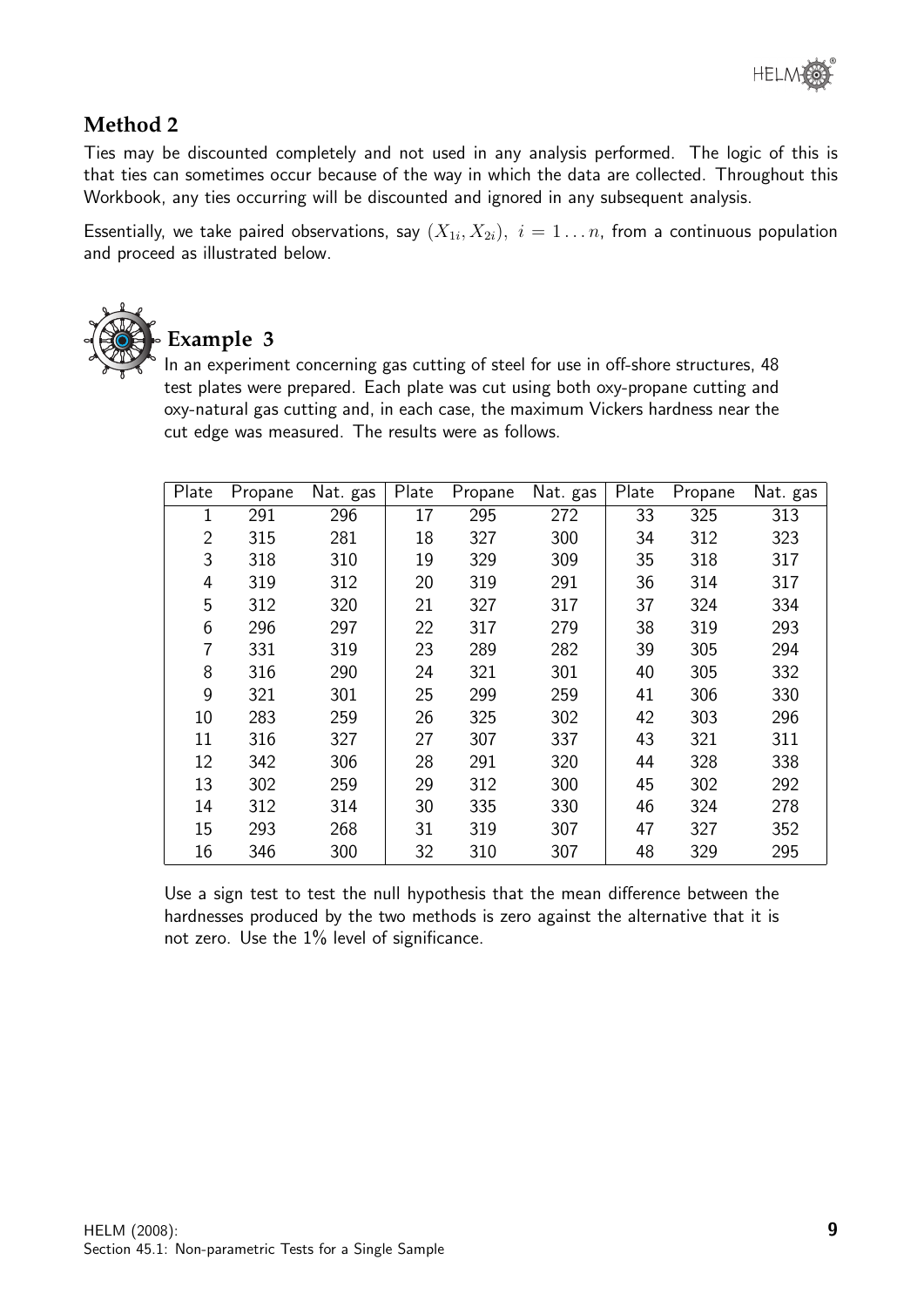#### Solution

We are testing to see whether there is evidence that the media difference between the hardnesses produced by the two methods is zero. The null and alternative hypotheses are:

$$
H_0 : \theta_{\text{differences}} = 0 \qquad H_1 : \theta_{\text{differences}} \neq 0
$$

We perform a two-tailed test. The signs of the differences (propane minus natural gas) are shown in the table below.

| Plate          | Prop. | N.gas |                          | Plate | Prop | N.gas |                          | Plate | Prop | N.gas   |
|----------------|-------|-------|--------------------------|-------|------|-------|--------------------------|-------|------|---------|
| 1              | 291   | 296   |                          | 17    | 295  | 272   | $+$                      | 33    | 325  | $313 +$ |
| $\overline{2}$ | 315   | 281   | $^{+}$                   | 18    | 327  | 300   | $^{+}$                   | 34    | 312  | $323 -$ |
| 3              | 318   | 310   | $^{+}$                   | 19    | 329  | 309   | $^{+}$                   | 35    | 318  | $317 +$ |
| 4              | 319   | 312   | $^{+}$                   | 20    | 319  | 291   | $^{+}$                   | 36    | 314  | $317 -$ |
| 5              | 312   | 320   | $\overline{\phantom{0}}$ | 21    | 327  | 317   | $^{+}$                   | 37    | 324  | $334 -$ |
| 6              | 296   | 297   |                          | 22    | 317  | 279   | $^{+}$                   | 38    | 319  | $293 +$ |
| 7              | 331   | 319   | $+$                      | 23    | 289  | 282   | $+$                      | 39    | 305  | $294 +$ |
| 8              | 316   | 290   | $^{+}$                   | 24    | 321  | 301   | $^{+}$                   | 40    | 305  | $332 -$ |
| 9              | 321   | 301   | $^{+}$                   | 25    | 299  | 259   | $^{+}$                   | 41    | 306  | $330 -$ |
| 10             | 283   | 259   | $^{+}$                   | 26    | 325  | 302   | $^{+}$                   | 42    | 303  | $296 +$ |
| 11             | 316   | 327   | $\overline{\phantom{0}}$ | 27    | 307  | 337   | $\overline{\phantom{0}}$ | 43    | 321  | $311 +$ |
| 12             | 342   | 306   | $+$                      | 28    | 291  | 320   |                          | 44    | 328  | $338 -$ |
| 13             | 302   | 259   | $^{+}$                   | 29    | 312  | 300   | $^{+}$                   | 45    | 302  | $292 +$ |
| 14             | 312   | 314   | $\overline{\phantom{0}}$ | 30    | 335  | 330   | $^{+}$                   | 46    | 324  | $278 +$ |
| 15             | 293   | 268   | $^{+}$                   | 31    | 319  | 307   | $^{+}$                   | 47    | 327  | $352 -$ |
| 16             | 346   | 300   | $^{+}$                   | 32    | 310  | 307   | $^{+}$                   | 48    | 329  | $295 +$ |

There are 34 positive differences and 14 negative differences.The probability of getting 14 or fewer negative differences, if the probability that a difference is negative is 0.5, is

$$
P(X \le 14) = \sum_{r=0}^{14} {48 \choose r} \left(\frac{1}{2}\right)^r \left(\frac{1}{2}\right)^{48-r} = \sum_{r=0}^{14} {48 \choose r} \left(\frac{1}{2}\right)^{48}
$$
  
= 0.0027576

We can find this value approximately by using the normal approximation. The required mean and variance are  $48 \times 0.5 = 24$  and  $48 \times 0.5 \times 0.5 = 12$  repectively. So we calculate the probability that a normal random variable with mean 24 and variance 12 is less than 14.5.

$$
P(X \le 14) \approx P(Y < 14.5) = P\left(\frac{Y - 24}{\sqrt{12}} < \frac{14.5 - 24}{\sqrt{12}}\right) = \Phi\left(\frac{14.5 - 24}{\sqrt{12}}\right) = \Phi(-2.742) = 1 - \Phi(2.742) = 1 - 0.9969 = 0.0031
$$

For a two-sided test at the  $1\%$  level we must compare this probability with  $0.5\%$ , that is 0.005. We see that, even using the larger approximate value, our probability is less than 0.005 so our test statistic is significant at the 1% level. We therefore reject the null hypothesis and conclude that the evidence suggests strongly that the median of the differences is not zero but is, in fact, positive. Use of propane tends to result in greater hardness.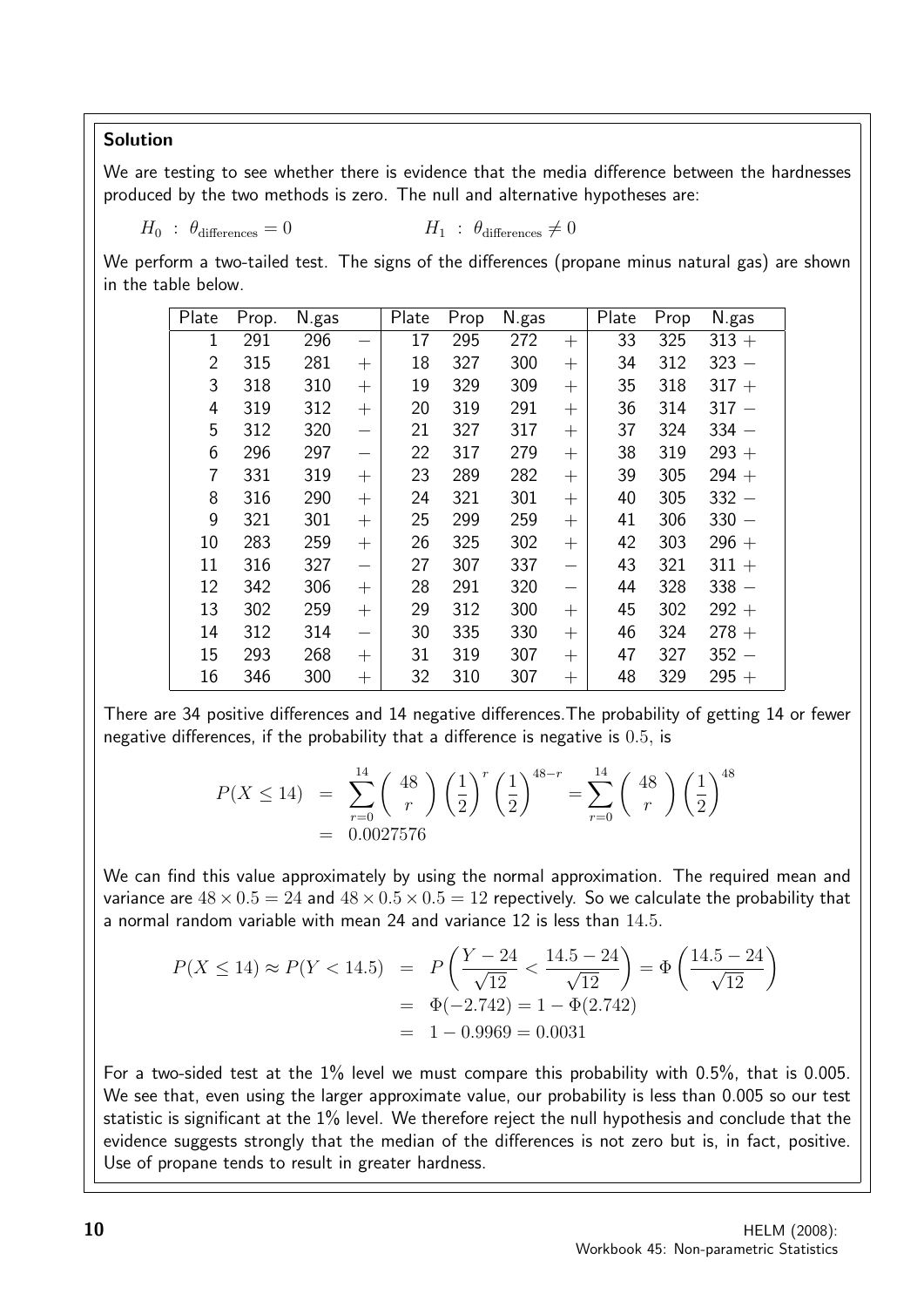

# **Example 4**

Automotive development engineers are testing the properties of two anti-lock braking systems in order to determine whether they exhibit any significant difference in the stopping distance achieved by different cars.

The systems are fitted to 10 cars and a test is run ensuring that each system is used on each car under conditions which are as uniform as possible.

|                | Anti-lock Braking System |      |  |  |  |  |  |  |
|----------------|--------------------------|------|--|--|--|--|--|--|
| Car            | 1                        | 2    |  |  |  |  |  |  |
| 1              | 27.7                     | 26.3 |  |  |  |  |  |  |
| $\overline{2}$ | 32.1                     | 31.0 |  |  |  |  |  |  |
| $\overline{3}$ | 29.6                     | 28.1 |  |  |  |  |  |  |
| $\overline{4}$ | 29.2                     | 28.1 |  |  |  |  |  |  |
| 5              | 27.8                     | 27.9 |  |  |  |  |  |  |
| 6              | 26.9                     | 25.8 |  |  |  |  |  |  |
| $\overline{7}$ | 29.7                     | 28.2 |  |  |  |  |  |  |
| 8              | 28.9                     | 27.6 |  |  |  |  |  |  |
| 9              | 27.3                     | 26.5 |  |  |  |  |  |  |
| 10             | 29.9                     | 28.3 |  |  |  |  |  |  |

The stopping distances (in yards) obtained are given in the table below.

#### Solution

We are testing to find any differences in the median stopping distance figures for each braking system. The null and alternative hypotheses are:

 $H_0$ :  $\theta_1 = \theta_2$  or  $H_0$ :  $\theta_{\text{differences}} = 0$  $H_1$  :  $\theta_1 \neq \theta_2$  or  $H_1$  :  $\theta_{\text{differences}} \neq 0$ 

We perform a two-tailed test.

The signed differences shown by the two systems are shown in the table below:

|                | Anti-lock Braking System |      |                     |
|----------------|--------------------------|------|---------------------|
| Car            |                          | 2    | Sign                |
| 1              | 27.7                     | 26.3 |                     |
| $\overline{2}$ | 32.1                     | 31.0 | $\! +$              |
| 3              | 29.6                     | 28.1 | $\hspace{.011cm} +$ |
| 4              | 29.2                     | 28.1 | $^{+}$              |
| 5              | 27.8                     | 27.9 |                     |
| 6              | 26.9                     | 25.8 |                     |
| 7              | 29.7                     | 28.2 |                     |
| 8              | 28.9                     | 27.6 |                     |
| 9              | 27.3                     | 26.5 |                     |
| 10             | 29.9                     | 28.3 |                     |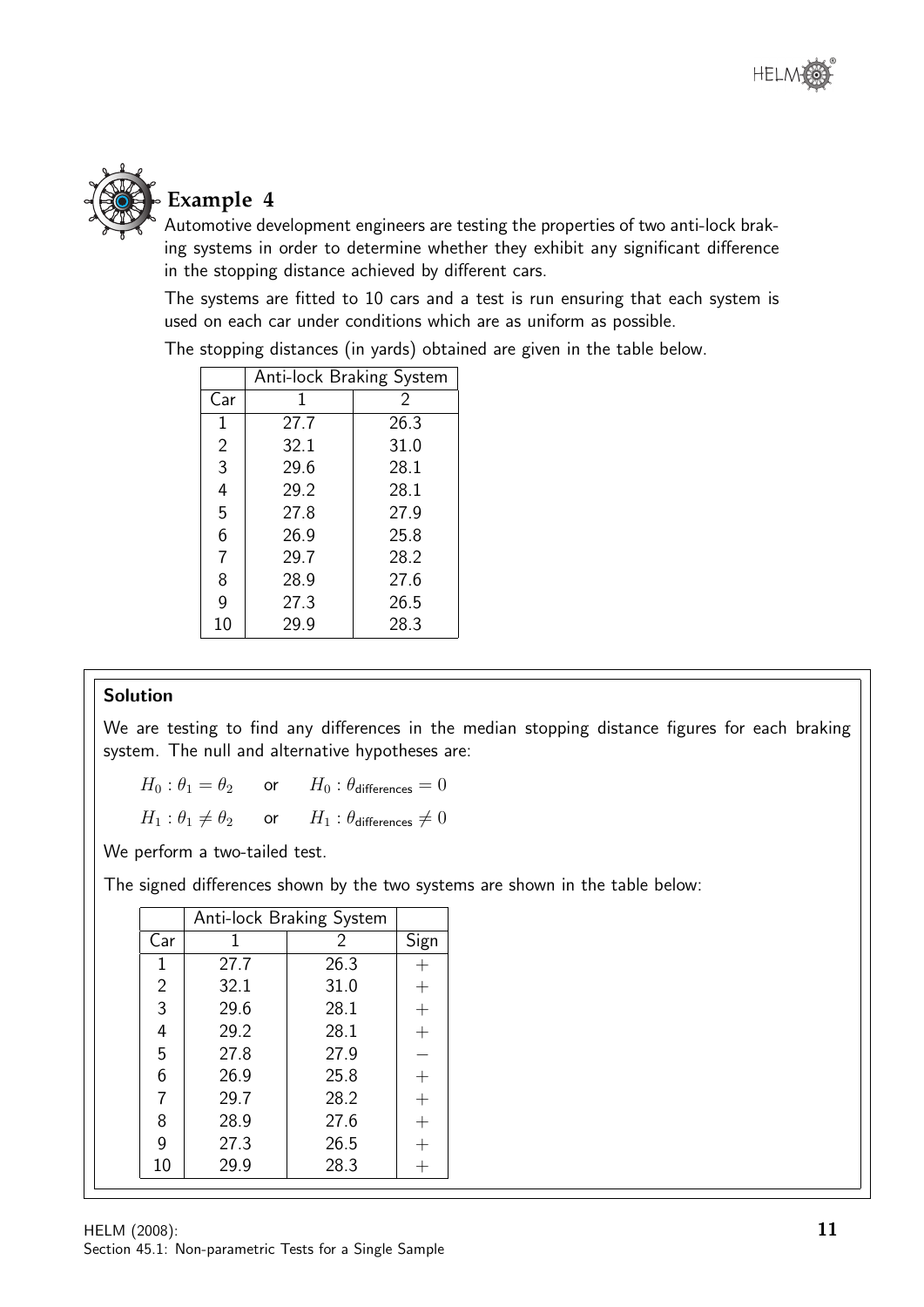#### Solution (contd.)

We have 9 plus signs and the required probability value is calculated directly from the binomial formula as

$$
P(X \ge 9) = \sum_{r=9}^{10} {10 \choose r} \left(\frac{1}{2}\right)^{10-r} \left(\frac{1}{2}\right)^r
$$
  
=  $\frac{10}{1} \left(\frac{1}{2}\right)^{10} + \left(\frac{1}{2}\right)^{10} = 11 \times \left(\frac{1}{2}\right)^{10} \approx 0.011$ 

Since we are performing a two-tailed test, we must compare the calculated value with the value 0.025. Since  $0.011 < 0.025$  we reject the null hypothesis on the basis of the available evidence and conclude the the differences in the median stopping distances recorded is significant at the 5% level.

#### **General comments about the sign test**

- 1. Before the sign test can be applied we must be sure that the underlying distribution is continuous. Usually, the second score being higher than the first score counts as a plus sign. The null hypothesis  $H_0$  is that the probability of obtaining each sign is the same, that is  $p=\frac{1}{2}$  $\frac{1}{2}$ . The alternative hypothesis  $H_1$  may be that  $p\neq \frac{1}{2}$  $\frac{1}{2}$  which gives a two-tailed test or  $p>\frac{1}{2}$  or  $p<\frac{1}{2}$ each of which gives a one-tailed test.
- 2. If  $H_0$  is correct, the test involves the  $B(n, 0.5)$  distribution which, if n is "large" and the conditions for the normal approximation hold, can be approximated by the  $N\left(n\times\frac{1}{2}\right)$  $\frac{1}{2}, \sqrt{n \times \frac{1}{2} \times \frac{1}{2}}$  $\left(\frac{1}{2}\right)$ distribution. This approximation can save much tedious arithmetic and time.
- 3. The sign test may not be as reliable as an equivalent parametric test since it relies only on the sign of the difference of each pair and not on the size of the difference. If it is possible it is suggested that an equivalent parametric test is used.
- 4. If the underlying distribution is normal, either the sign test or the  $t$ -test may be used to test the null hypothesis  $H_0$ :  $\theta = \theta_0$  against the usual alternative, but the t-test will not give valid results when the data are non-normal. It can be shown that the  $t$ -test produces a smaller Type II error probability for one-sided tests and also for two-sided tests where the critical regions are symmetric. Hence we may claim that the  $t$ -test is superior to the sign test when the underlying distribution is normal.

# **4. The Wilcoxon signed-rank test**

As you will now appreciate, the sign test only makes use of the signs of the differences between observed data and the median  $\theta$  or pairs of differences between observed data in the case of a paired sample. In either case, no account is taken of the size of the differences arising. The statistician Frank Wilcoxon developed a procedure which takes into account both the sign and the magnitude of the differences arising. The resulting test is now widely known as the Wilcoxon signed-rank test. You should note that the test applies to *symmetric* continuous distributions and it is important that you justify this assumption before applying the procedure to a set of data. Note that under this condition, the mean and the median of a distribution are equal and we can use this fact to test the null hypothesis.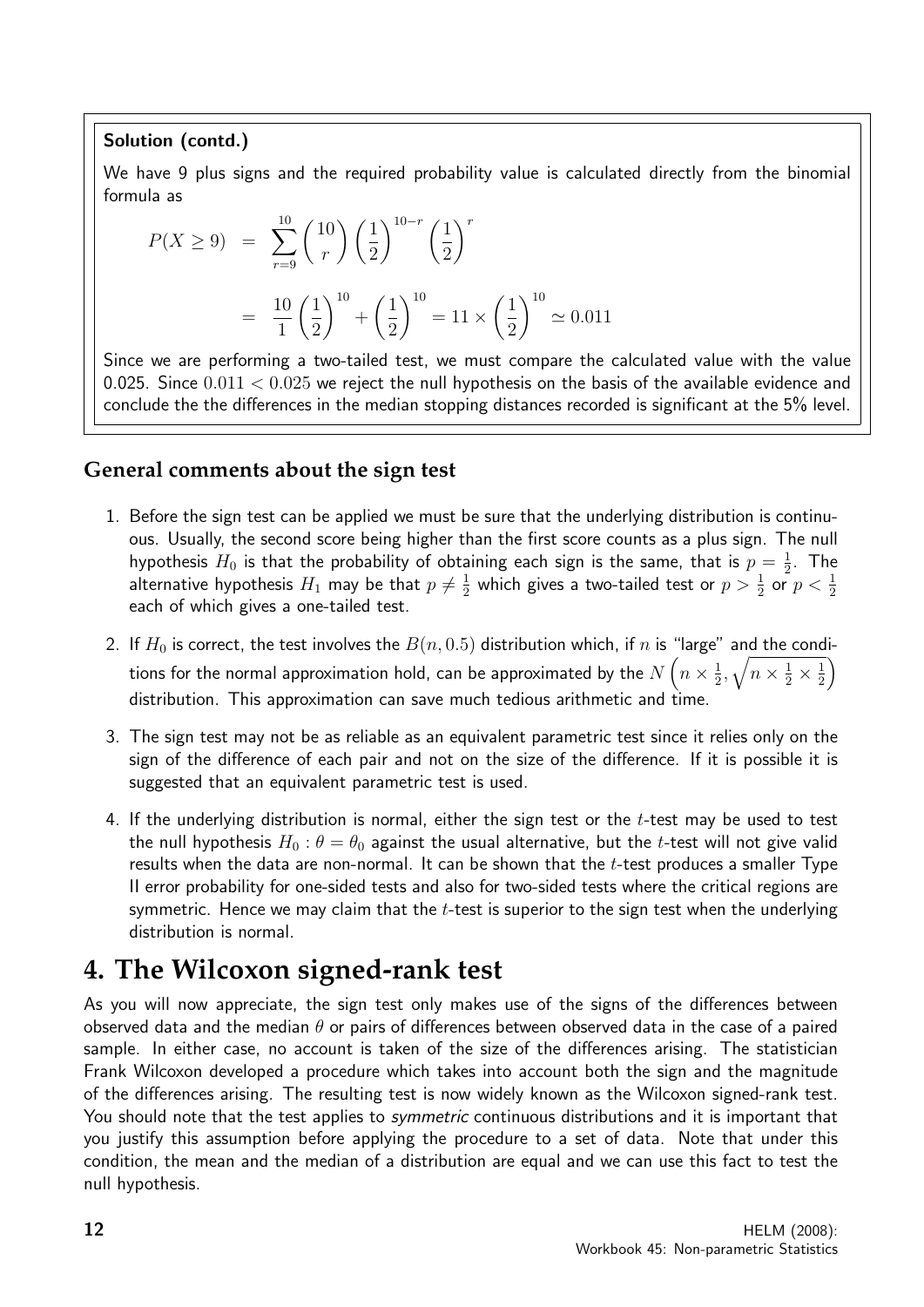

 $H_0: \mu = \mu_0$ 

against the alternatives

 $H_1$  :  $\mu \neq \mu_0$  $H_1 : \mu > \mu_0$  $H_1: \mu < \mu_0$ 

While the theory underpinning this test is complex and is not considered here, the actual test procedure is straightforward and involves the use of special tables. A copy of the Wilcoxon signed-rank test table is given at the end of this Workbook (Table 1). The test procedure is as follows.

- 1. On the assumption that  $x_1, x_2, x_3, \ldots, x_n$  is a random sample taken from a continuous symmetric distribution with mean and median  $\mu = \theta$  we test the null hypothesis  $H_0$ :  $\mu = \mu_0$ against one of the alternatives given above.
- 2. Calculate the differences  $x \mu_0$ ,  $i = 1, \ldots, n$ .
- 3. Rank the absolute differences  $|x_i \mu_0|, i = 1, ..., n$  in ascending order.
- 4. Label the ranks with the signs of their corresponding differences.
- 5. Sum the ranks corresponding to positive differences to obtain the value  $S_P$ .
- 6. Sum the ranks corresponding to negative differences to obtain the value  $S_N$ .
- 7. Let  $S = min(S_P, S_N)$ .
- 8. Use Table 1 at the end of this Workbook to reject (if appropriate) the null hypothesis as follows:

| <b>Case 1</b> $H_0: \mu = \mu_0$<br>$H_1: \mu \neq \mu_0$ | Reject $H_0$ if $S \leq$ tabulated value   |
|-----------------------------------------------------------|--------------------------------------------|
| <b>Case 2</b> $H_0: \mu = \mu_0$<br>$H_1: \mu > \mu_0$    | Reject $H_0$ if $S_N \leq$ tabulated value |
| <b>Case 3</b> $H_0: \mu = \mu_0$<br>$H_1: \mu < \mu_0$    | Reject $H_0$ if $S_P \leq$ tabulated value |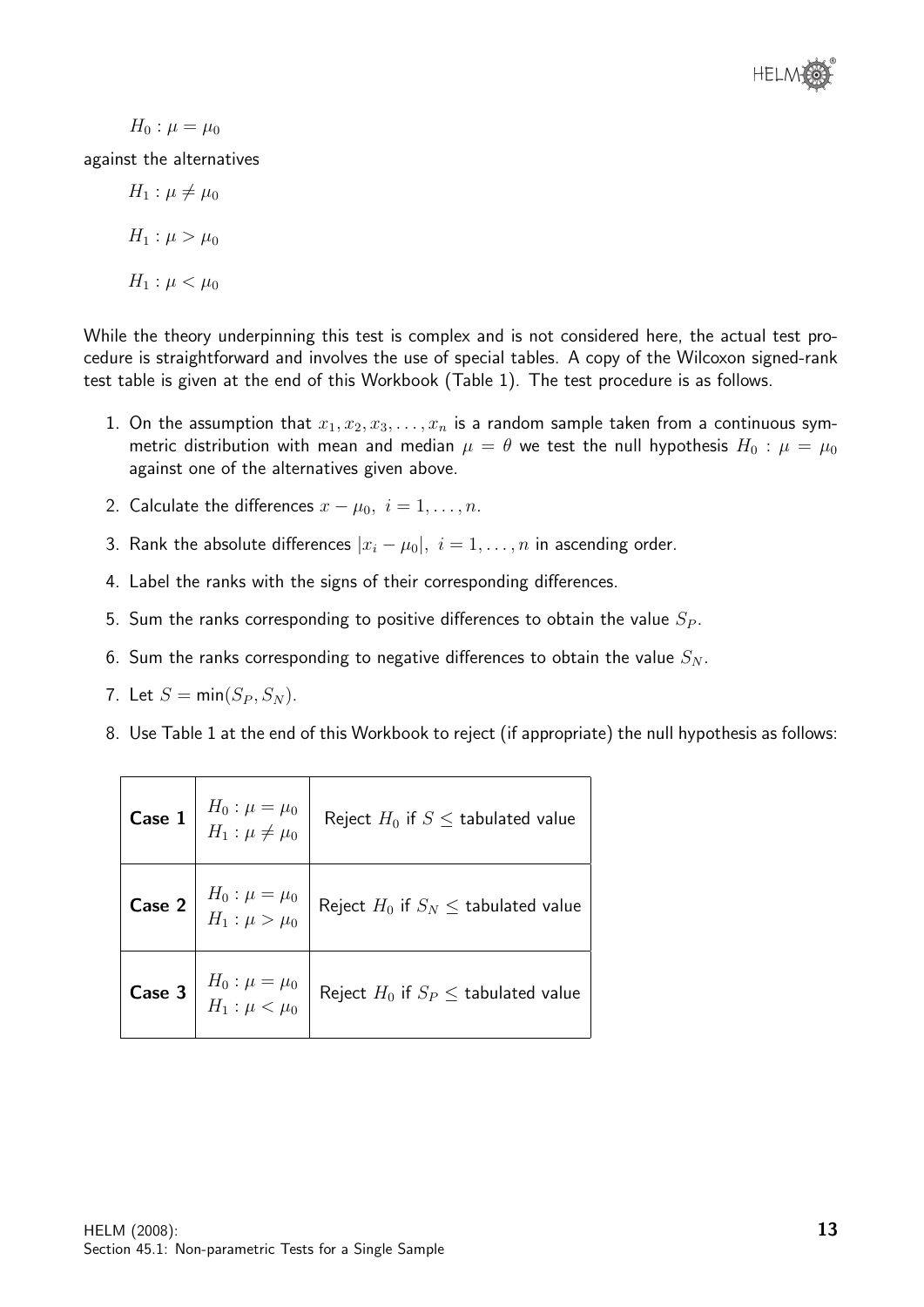#### **Note**

It is possible that calculation will result in data with equal rankings. Ties in ranking are dealt with in the usual way. The short example below reminds you how to deal with equal ranking.

| Data | Incorrect ranks   Correct ranks |     |
|------|---------------------------------|-----|
| 3.1  |                                 |     |
| 4.2  |                                 | 2.5 |
| 4.2  | 3                               | 2.5 |
| 5.7  |                                 | 4.5 |
| 5.7  | г,                              | 4.5 |
|      |                                 |     |
|      |                                 |     |

To illustrate the application of the Wilcoxon signed-rank test, we will use one of the examples used previously when considering the sign test. The example is repeated here for convenience.



# **Example 5**

The compressive strength of insulating blocks used in the construction of new houses is tested by a civil engineer. The engineer needs to be certain at the 5% level of significance that the median compressive strength is at least 1000 psi. Twenty randomly selected blocks give the following results:

| Observation     | Compressive Strength |
|-----------------|----------------------|
| $\mathbf 1$     | 1128.7               |
| $\overline{2}$  | 679.1                |
| 3               | 1317.2               |
| 4               | 1001.3               |
| $\overline{5}$  | 1107.6               |
| 6               | 718.4                |
| 7               | 787.4                |
| 8               | 1562.3               |
| 9               | 1356.9               |
| 10              | 1153.2               |
| 11              | 1167.1               |
| 12              | 1387.5               |
| 13              | 679.9                |
| 14              | 1323.2               |
| 15              | 788.4                |
| 16              | 1153.6               |
| $\overline{17}$ | 1423.3               |
| 18              | 1122.6               |
| 19              | 1644.3               |
| 20              | 737.4                |

Use the Wilcoxon signed-rank test to decide (at the 5% level of significance) whether the hypothesis that the median compressive strength of the insulating blocks is at least 1000 psi is acceptable.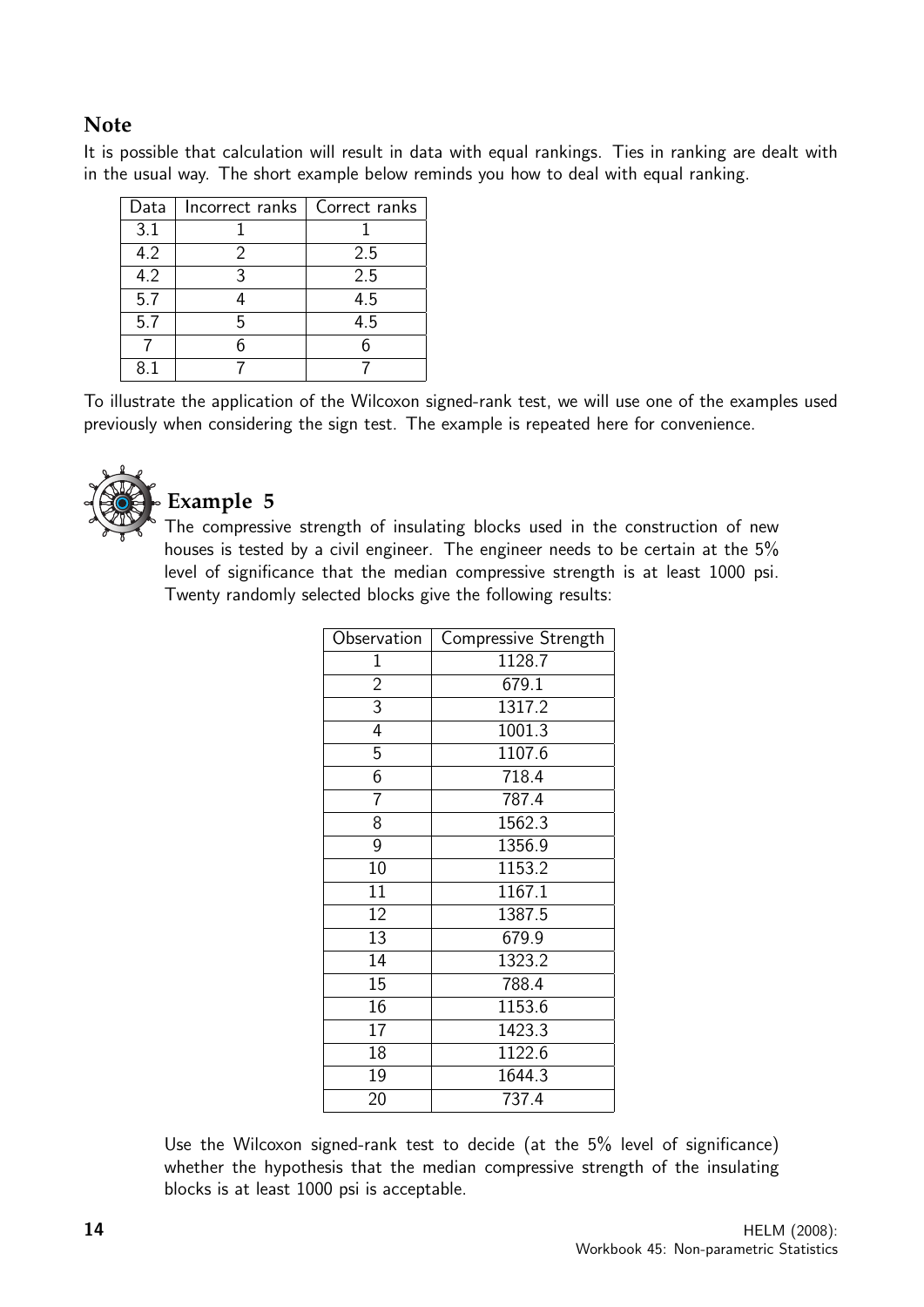

#### Solution

Assume that the data are taken from a symmetric continuous distribution, so the mean and median are identical. The hypotheses may be stated as:

 $H_0$ :  $\mu = 1000$ 

 $H_1$ :  $\mu > 1000$ 

The differences are:

| Observation     | Compressive | $x_i - 1000$ | $ x_i - 1000 $ | Ascending | <b>Signed</b> |
|-----------------|-------------|--------------|----------------|-----------|---------------|
|                 | Strength    |              |                | Order     | Rank          |
| $\mathbf{1}$    | 1128.7      | 128.7        | 128.7          | 1.3       | $+1$          |
| $\overline{2}$  | 679.1       | $-320.9$     | 320.9          | 107.6     | $+2$          |
| 3               | 1317.2      | 317.2        | 317.2          | 122.6     | $+3$          |
| 4               | 1001.3      | 1.3          | 1.3            | 128.7     | $+4$          |
| 5               | 1107.6      | 107.6        | 107.6          | 153.2     | $+5$          |
| 6               | 718.4       | $-281.6$     | 281.6          | 153.6     | $+6$          |
| 7               | 787.4       | $-212.6$     | 212.6          | 167.1     | $+7$          |
| 8               | 1562.3      | 562.3        | 562.3          | 211.6     | $-8$          |
| 9               | 1356.9      | 356.9        | 356.9          | 212.6     | $-9$          |
| 10              | 1153.2      | 153.2        | 153.2          | 262.6     | $-10$         |
| 11              | 1167.1      | 167.1        | 167.1          | 281.6     | $-11$         |
| $\overline{12}$ | 1387.5      | 387.5        | 387.5          | 317.5     | $+12$         |
| 13              | 679.9       | $-320.1$     | 320.1          | 320.1     | $-13$         |
| 14              | 1323.2      | 323.2        | 323.2          | 320.9     | $-14$         |
| 15              | 788.4       | $-211.6$     | 211.6          | 323.2     | $+15$         |
| 16              | 1153.6      | 153.6        | 153.6          | 356.9     | $+16$         |
| 17              | 1423.3      | 423.3        | 423.3          | 387.5     | $+17$         |
| 18              | 1122.6      | 122.6        | 122.6          | 423.3     | $+18$         |
| 19              | 1644.3      | 644.3        | 644.3          | 562.3     | $+19$         |
| 20              | 737.4       | $-262.6$     | 262.6          | 644.3     | $+20$         |

We now calculate the sum  $S_N$  in order to decide whether to reject the null hypothesis. Note that the form of the null hypothesis dictates that we only need to calculate  $S_N$ ,

 $S_N = |-8 - 9 - 10 - 11 - 13 - 14| = 65$ 

From Table 1, the critical value at the 5% level of significance for a one-tailed test performed with a sample of 20 values is 60. Since  $60 < 65$  we conclude that we cannot reject the null hypothesis and that on the basis of the available evidence, the median compressive strength of the insulating blocks is not significantly different to 1000 psi.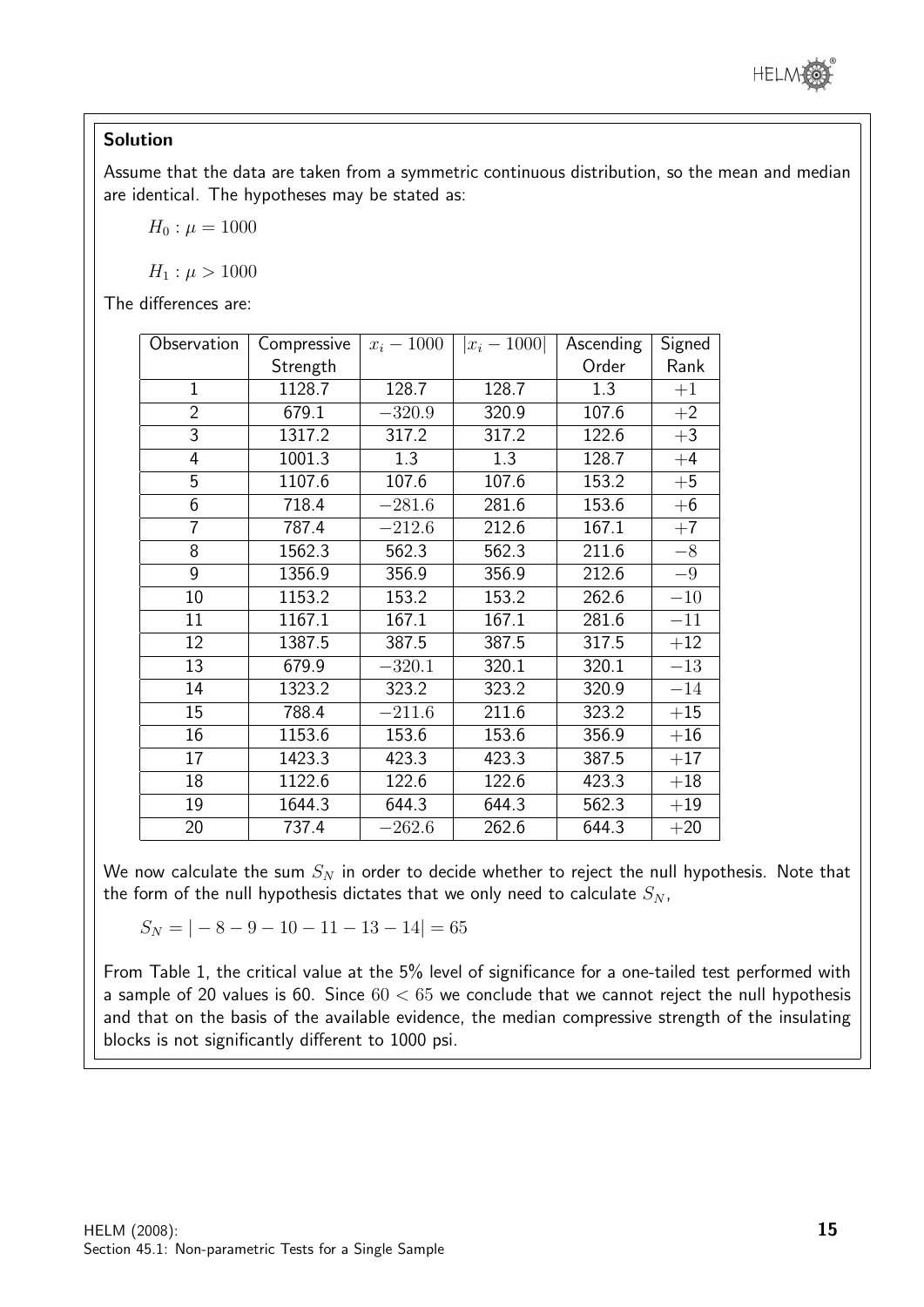Now do the following Tasks.

Again you have seen this problem previously (Task on page 7). This time you are required to use the Wilcoxon signed-rank test to decide whether to reject the null hypothesis.



A certain type of solid rocket fuel is manufactured by bonding an igniter with a propellant. in order that the fuel burns smoothly and does not suffer either "flameout" or become unstable it is essential that the shear strength of the material bonding the two components of the fuel has a shear strength of 2000 psi. The results arising from tests performed on 10 randomly selected sample of fuel are as follows.

| Observation | Shear Strength | Observation | Shear Strength |
|-------------|----------------|-------------|----------------|
|             | 2128.7         |             | 1718.4         |
|             | 1679.1         |             | 1787.4         |
|             | 2317.2         |             | 2562.3         |
|             | 2001.3         |             | 2356.9         |
|             | 2107.6         |             | 2153.2         |

Using the Wilcoxon signed-rank test and the 5% level of significance, test the null hypothesis that the median shear strength is 2000 psi.

#### Your solution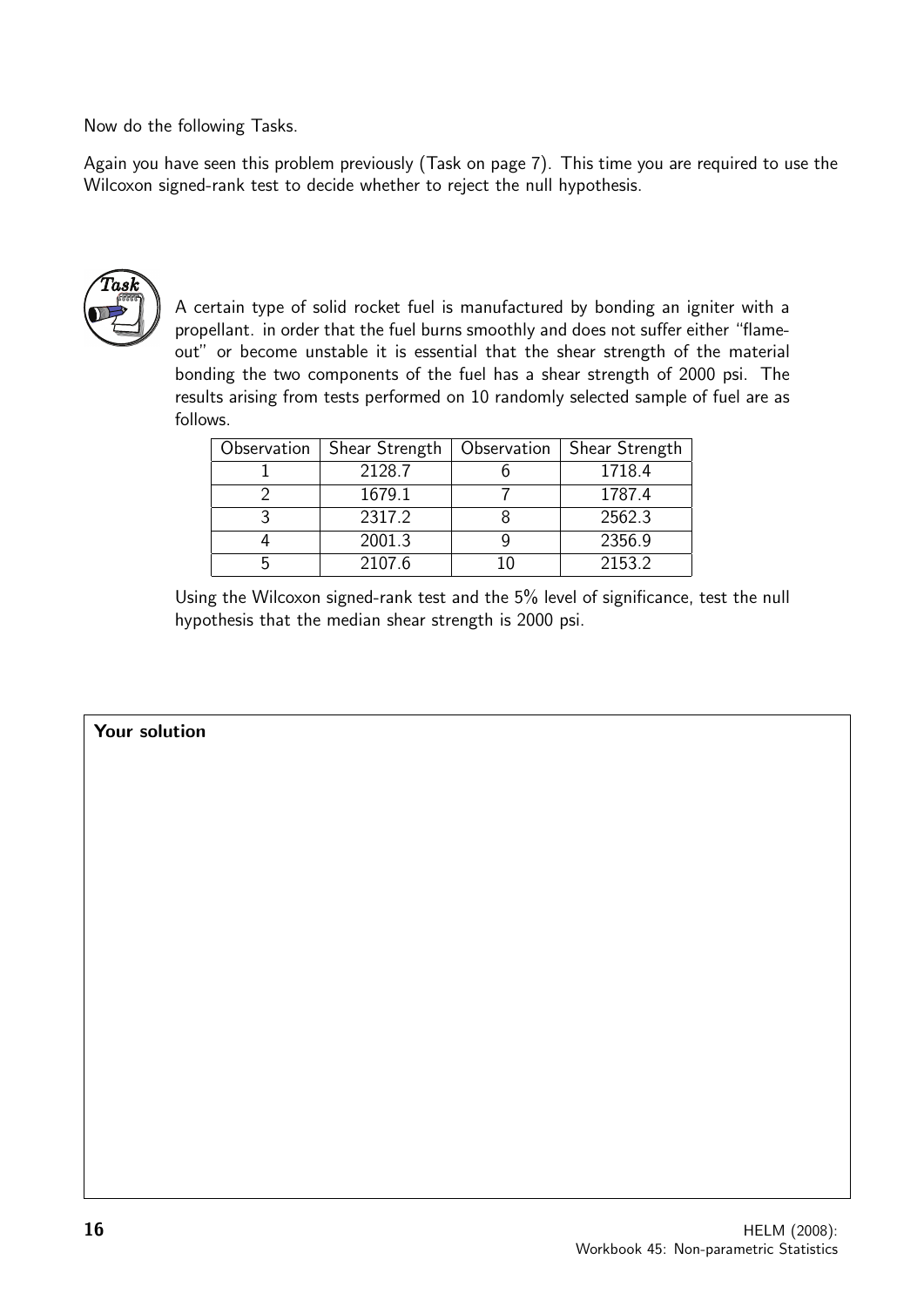

#### Answer

Assume that the data are taken from a symmetric continuous distribution. The hypotheses are

 $H_0$ :  $\mu = 2000$ 

 $H_1 : \mu \neq 2000$ 

The Wilcoxon calculations are as shown below. We perform a two-tailed test.

| Shear Strength | $x_1 - 2000$ | Sorted $ x_i - 2000 $ | Signed Rank |
|----------------|--------------|-----------------------|-------------|
| 2128.7         | 128.7        | 1.3                   | $+1$        |
| 1679.1         | $-320.9$     | 107.6                 | $+2$        |
| 2317.2         | 317.2        | 128.7                 | $+3$        |
| 2001.3         | 1.3          | 153.2                 | $+4$        |
| 2107.6         | 107.6        | 212.6                 | $-5$        |
| 1718.4         | $-281.6$     | 281.6                 | $-6$        |
| 1787.4         | $-212.6$     | 317.2                 | $+7$        |
| 2562.3         | 562.3        | 320.9                 | $-8$        |
| 2356.9         | 356.9        | 356.9                 | $+9$        |
| 2153.2         | 153.2        | 562.3                 | $+10$       |

We now calculate the sums  $S_N$ ,  $S_P$  and S in order to decide whether to reject the null hypothesis.

$$
S_N = |-5 - 6 - 8| = 19
$$

$$
S_p = |1 + 2 + 3 + 4 + 7 + 9 + 10| = 36
$$

$$
S = \min(S_p, S_N) = \min(36, 19) = 19
$$

From Table 1, the critical value at the 5% level of significance for a two-tailed test performed with a sample of 10 values is 8. Since  $8 < 19$  we conclude that we cannot reject the null hypothesis and that, on the basis of the available evidence, the median compressive strength of the insulating blocks is not significantly different to 2000 psi.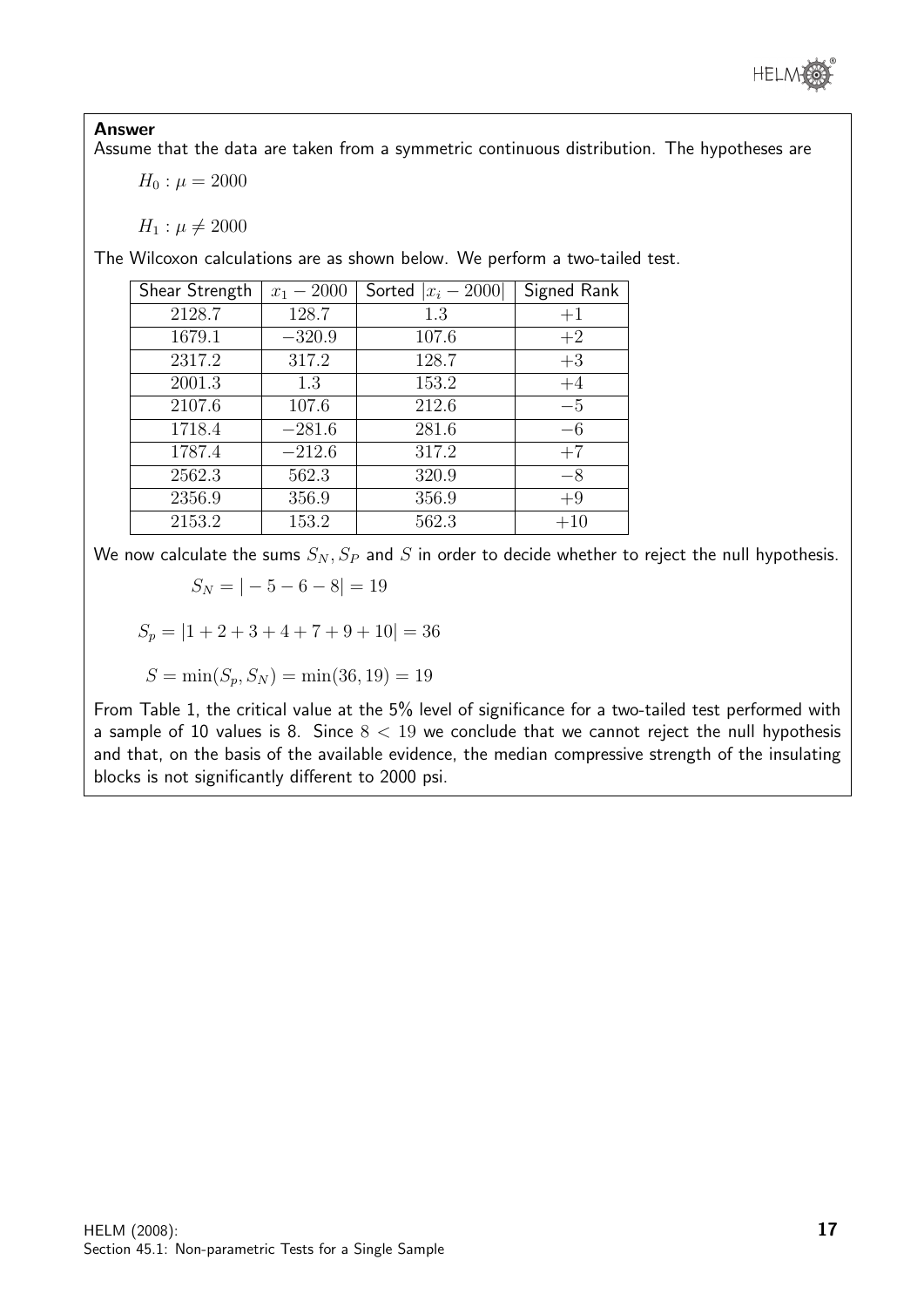

An automotive development engineer is investigating the properties of two fuel injection systems in order to determine whether they exhibit any significant difference in the level of fuel economy measured on different cars. The systems are fitted to 12 cars and a test is run ensuring that each injection system is used on each car under conditions which are as uniform as possible. The fuel consumption figures (in miles per gallon) obtained are given in the table below. Use the Wilcoxon signed-rank test applied to the differences in the paired data to decide whether the median fuel consumption figures are significantly different at the 5% level of significance.

|                | Fuel Injection System |      |  |  |
|----------------|-----------------------|------|--|--|
| Car            | 1                     | 2    |  |  |
| $\mathbf 1$    | 27.6                  | 26.3 |  |  |
| $\overline{2}$ | 29.4                  | 31.0 |  |  |
| 3              | 29.5                  | 28.2 |  |  |
| 4              | 27.2                  | 26.1 |  |  |
| 5              | 25.8                  | 27.6 |  |  |
| 6              | 26.9                  | 25.8 |  |  |
| $\overline{7}$ | 26.7                  | 28.2 |  |  |
| 8              | 28.9                  | 27.6 |  |  |
| 9              | 27.3                  | 26.9 |  |  |
| 10             | 29.2                  | 30.3 |  |  |
| 11             | 27.8                  | 26.9 |  |  |
| 12             | 29.2                  | 28.3 |  |  |

#### Your solution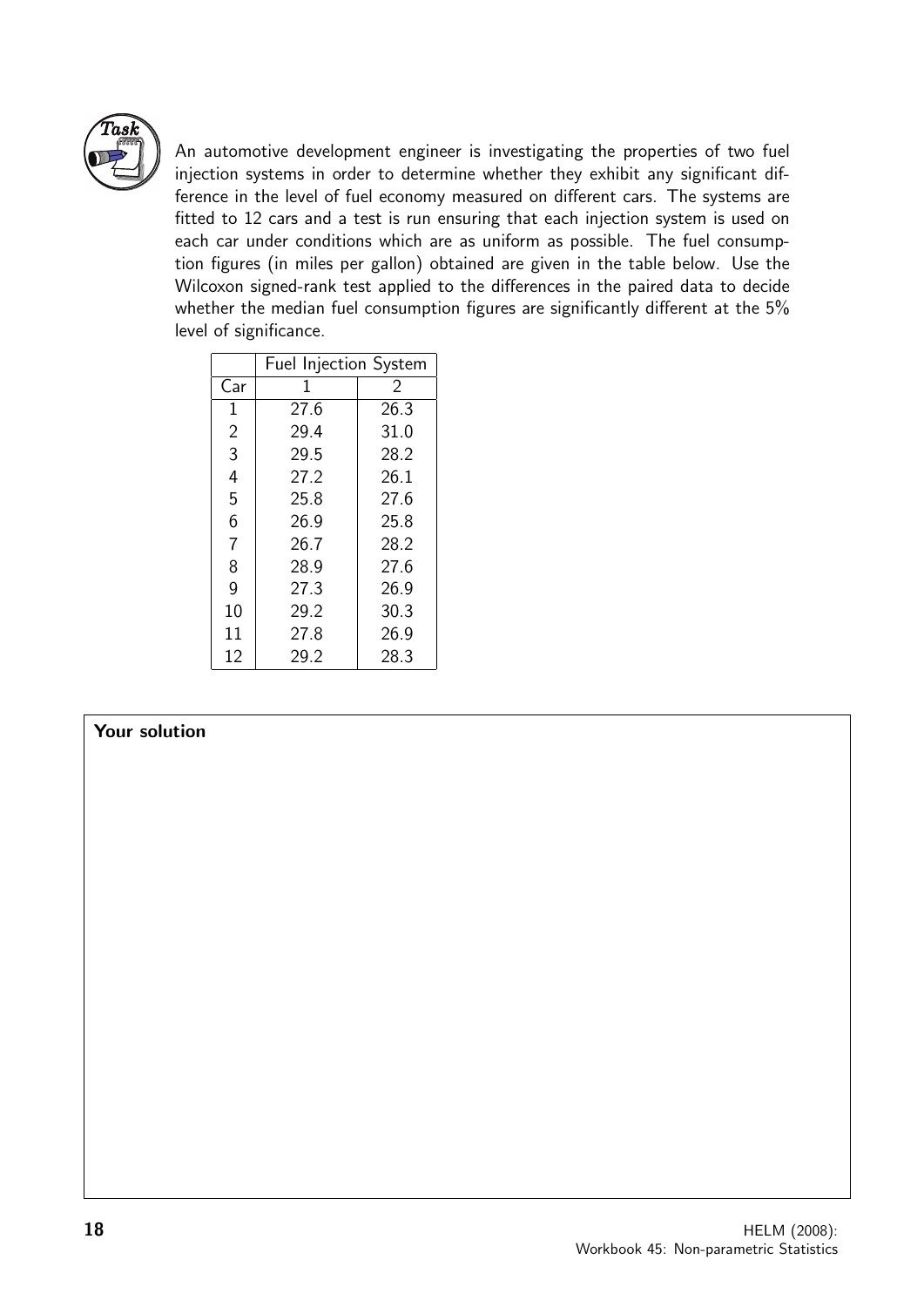

#### Answer

We assume that each data set is taken from separate continuous distributions. It can be shown that this ensures that the distribution of differences is then symmetric and continuous. In this case the median and mean are identical. We are testing to find any differences in the median miles per gallon figures for each injection system. The null and alternative hypotheses are:

 $H_0$ :  $\mu_1 = \mu_1$  or  $H_0$ :  $\mu$ differences = 0

 $H_1: \mu_1 \neq \mu_2$  or  $H_1: \mu$ differences  $\neq 0$ 

We perform a two-tailed test.

The signed ranks are obtained as shown in the table below:

|                | <b>Fuel Injection System</b> |      |                    |            |        |
|----------------|------------------------------|------|--------------------|------------|--------|
| Car            | 1                            | 2    | <b>Differences</b> | Sorted Abs | Signed |
| 1              | 27.6                         | 26.3 | 1.3                | 0.4        | $+1$   |
| $\overline{2}$ | 29.4                         | 31.0 | $-1.6$             | 0.9        | $+2.5$ |
| 3              | 29.5                         | 28.2 | 1.3                | 0.9        | $+2.5$ |
| 4              | 27.2                         | 26.1 | 1.1                | 1.1        | $+5$   |
| 5              | 25.8                         | 27.6 | $-1.8$             | 1.1        | $+5$   |
| 6              | 26.9                         | 25.8 | 1.1                | 1.1        | $-5$   |
| 7              | 26.7                         | 28.2 | $-1.5$             | 1.3        | $+8$   |
| 8              | 28.9                         | 27.6 | 1.3                | 1.3        | $+8$   |
| 9              | 27.3                         | 26.9 | 0.4                | 1.3        | $+8$   |
| 10             | 29.2                         | 30.3 | $-1.1$             | 1.5        | $-10$  |
| 11             | 27.8                         | 26.9 | 0.9                | 1.6        | $-11$  |
| 12             | 29.2                         | 28.3 | 0.9                | 1.8        | $-12$  |

We now calculate the sums  $S_N, S_P$  and S in order to decide whether to reject the null hypothesis.

$$
S_N = |-5 - 10 - 11 - 12| = 38
$$

 $S_P = 1 + 2.5 + 2.5 + 5 + 5 + 8 + 8 + 8 = 40$ 

 $S = min(S_P, S_N) = min(40, 38) = 38$ 

From Table 1, the critical value at the 5% level of significance for a two-tailed test performed with a sample of 12 values is 13.

Since  $13 < 38$  we conclude that we cannot reject the null hypothesis and that on the basis of the available evidence, the two injection systems do not differ significantly in respect of the fuel economy they offer.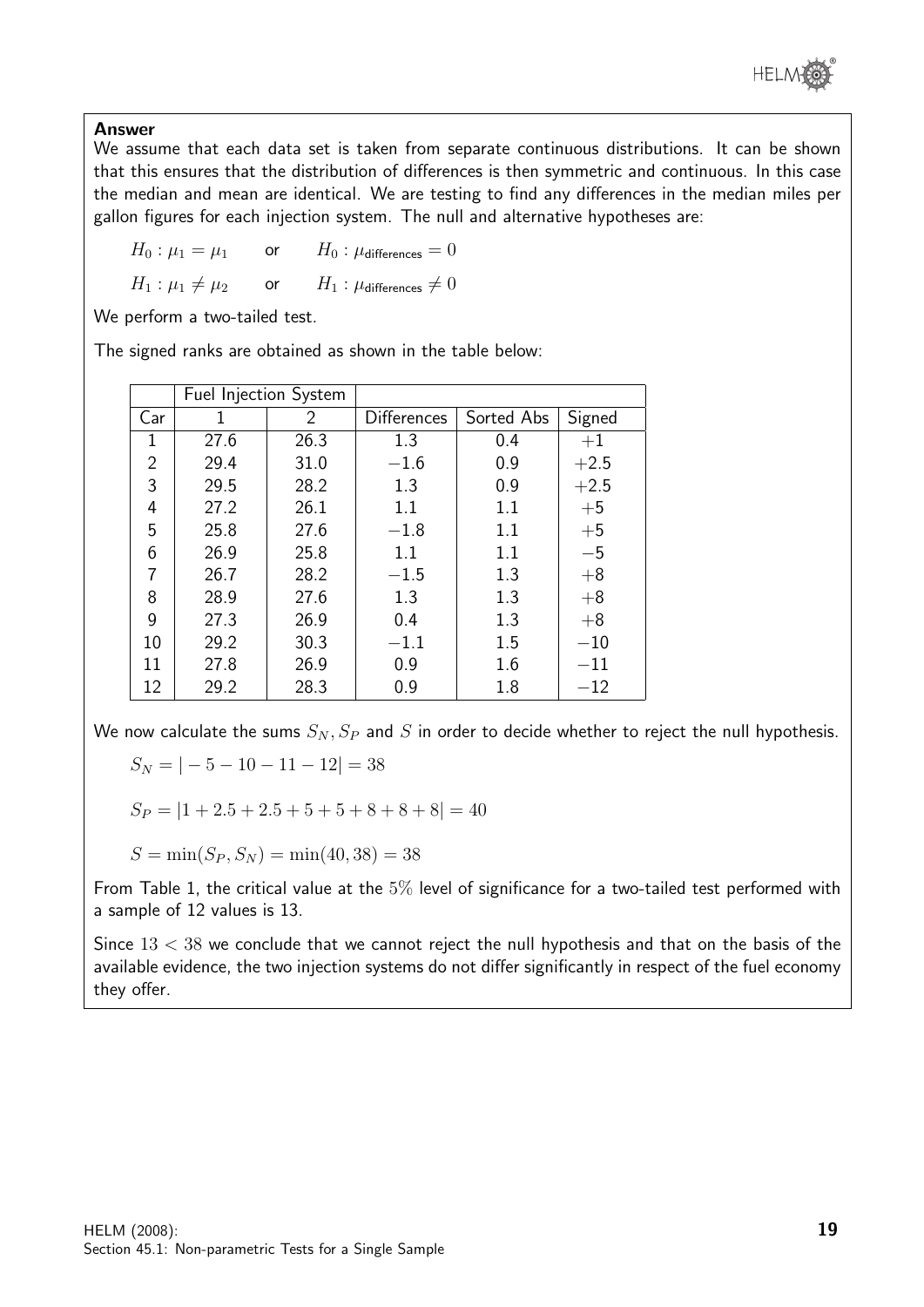#### **General comments about the Wilcoxon signed-rank test**

- 1. For underlying normal populations, either the  $t$ -test or the Wilcoxon signed-rank test may be used to test the null hypothesis, say  $H_0$ :  $\mu = \mu_0$ , concerning the mean of the distribution against the usual alternative. Comparisons between the two tests are difficult since it is hard to obtain the Type II error for the Wilcoxon signed-rank test and hard to obtain the Type II error for the  $t$ -test in the case of non-normal populations. For the  $t$ -test, the Type I error rate is wrong in non-normal populations.
- 2. Investigations have shown that the Wilcoxon signed-rank test is never much worse than the  $t$ -test and in the case of non-normal populations it may be rather better. The Wilcoxon signedrank test may be seen as a useful alternative to the  $t$ -test, especially when doubt is cast on the normality of the underlying distribution.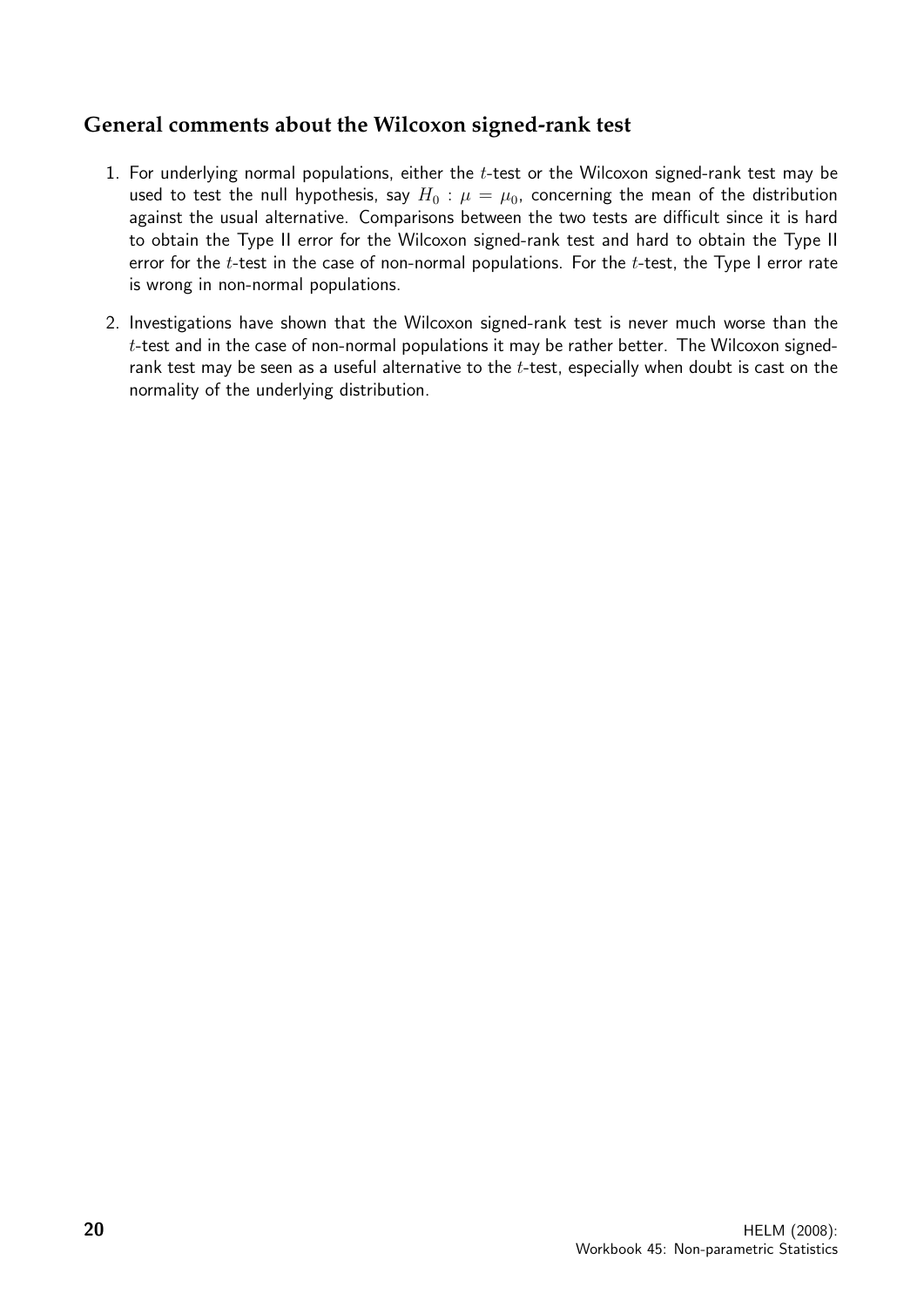

#### **Exercises**

1. Springs used in the lids of portable CD players are subjected to testing by repeated flexing until they fail. The times, in hours, to failure of forty springs are given below. Those times marked \* indicate cases where the experiment was stopped before the spring failed.

| *480412 |                                           | $1.2$ *48.0 *48.0 0.7 0.2 12.2 |  |  |
|---------|-------------------------------------------|--------------------------------|--|--|
|         | $0.7$ 19.0 1.9 0.0 42.6 *48.0 15.7 *48.0  |                                |  |  |
|         | 4.3 24.2 *48.0 47.5 33.3 17.8 15.9 8.2    |                                |  |  |
|         | 4.6 2.7 25.3 3.2 15.7 10.5 2.4 37.1       |                                |  |  |
|         | 4.1 30.0 *48.0 19.9 39.3 *48.0 17.5 *48.0 |                                |  |  |

Use a sign test to test the null hypothesis that the median time to failure is 15 hours against the alternative that it is greater than 15 hours. Use the 5% level of significance.

2. In dual-pivot bicycle brakes the control cable enters on one side and there is potential for greater wear in the brake pads on one side than the other. Thirty trials were conducted with a test rig in which a brake was fitted to a wheel connected to a flywheel which was repeatedly set in motion and then brought to rest by the brake with a fixed force applied. The abrasion loss of each brake pad was measured (mg).

| Run            | Left | Right | Run | Left | Right |
|----------------|------|-------|-----|------|-------|
| 1              | 114  | 105   | 16  | 150  | 132   |
| $\overline{2}$ | 149  | 141   | 17  | 160  | 161   |
| 3              | 116  | 144   | 18  | 50   | 56    |
| 4              | 69   | 130   | 19  | 128  | 192   |
| 5              | 134  | 185   | 20  | 147  | 121   |
| 6              | 117  | 108   | 21  | 72   | 74    |
| 7              | 78   | 111   | 22  | 120  | 131   |
| 8              | 146  | 170   | 23  | 103  | 92    |
| 9              | 88   | 107   | 24  | 145  | 120   |
| 10             | 105  | 96    | 25  | 96   | 112   |
| 11             | 117  | 139   | 26  | 63   | 73    |
| 12             | 102  | 140   | 27  | 85   | 103   |
| 13             | 68   | 137   | 28  | 137  | 133   |
| 14             | 105  | 111   | 29  | 107  | 141   |
| 15             | 65   | 123   | 30  | 67   | 83    |

Use a sign test to test the null hypothesis that the median difference between left-pad wear and right-pad wear is zero against the two-sided alternative. Use the 5% level of significance.

3. Loaded lorries leaving a quarry are weighed on a weigh bridge. To test the weigh bridge, each of a sample of twelve lorries is driven to a second weigh bridge and weighed again. The differences (kg) between the two weights (first  $-$  second) are given below.

38 14 16 54 36 −19 −24 1 −18 5 −14 −28

Use a Wilcoxon signed-rank test to test the null hypothesis that there is no systematic difference in the weights given by the two weigh bridges. Use the 5% level of significance. Comment on any assumptions which you need to make.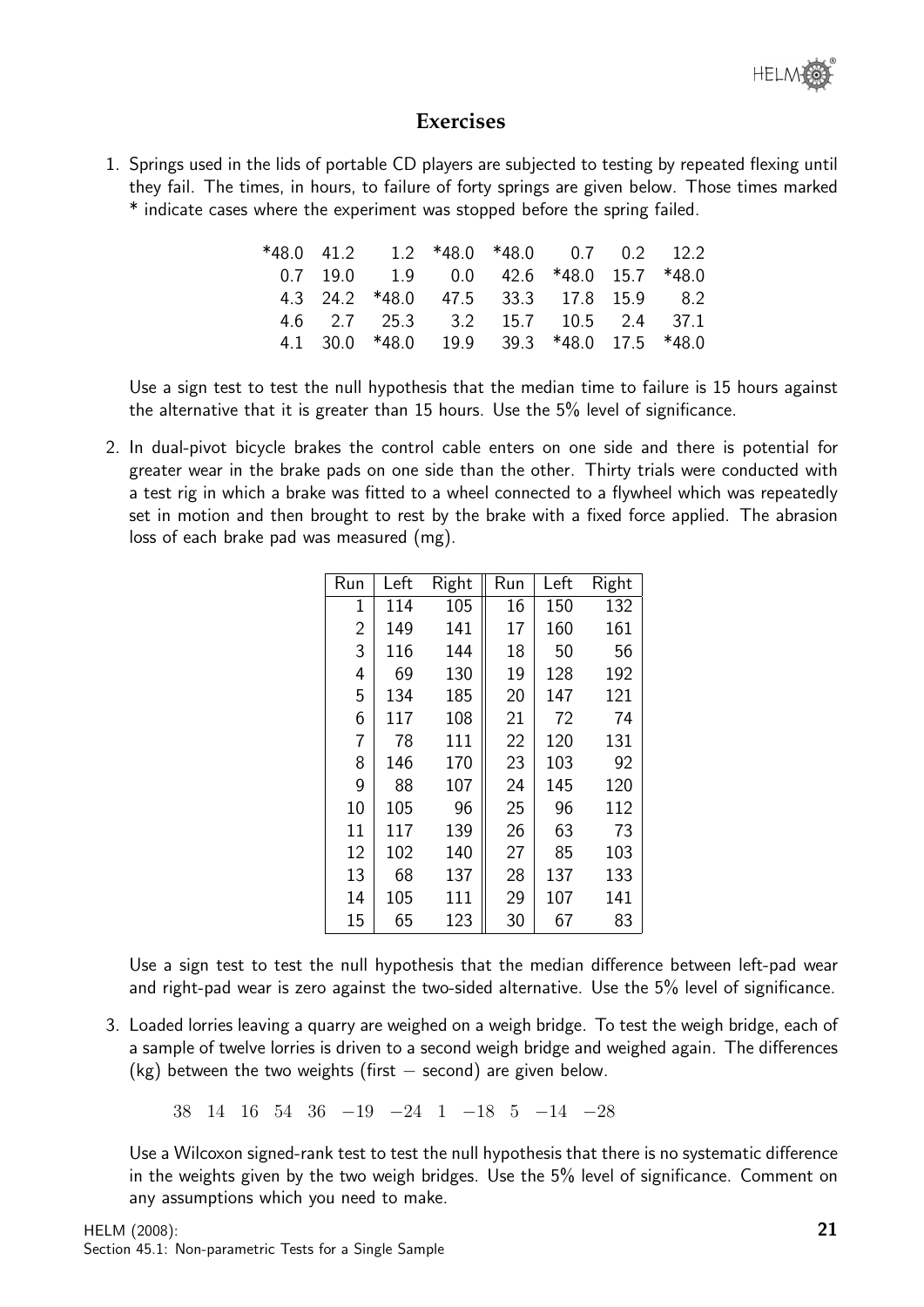4. Apply a Wilcoxon signed-rank test to test to the data in Exercise 2 to test the null hypothesis that the mean difference in abrasion loss between the left and right pads is zero. Use the 5% level of significance. Comment on any assumptions which you need to make.

#### Answers

1. Under the null hypothesis the probability that the failure time is greater than 15 hours is 0.5 and the distribution of the number with failure times greater than 15 hours in binomial  $(40, 0.5)$ . Of the forty test springs, 25 had failure times greater than 15 hours. The probability under the null hypothesis of observing at least 25 can be found approximately using the normal distribution  $N(20, 10)$ . Now

$$
\frac{24.5 - 20}{\sqrt{10}} = 1.423
$$

and the probability that a standard normal random variable is greater than  $1.423$  is  $1 \Phi(1.423) = 0.077$ . Since  $0.077 > 0.05$ , the result is not significant at the 5% level and we do not reject the null hypothesis that the median failure time is 15 hours.

- 2. In 9 cases the left-pad wear is greater than the right-pad wear. Let X be the number of cases where left-pad wear is greater than right-pad wear. Under the null hypothesis X has a binomial (30, 0.5) distribution. The probability of observing a value less than or equal to 9 from this distribution is 0.0214. Because we are testing against the two-sided alternative we double this to  $0.0428$  and, because  $0.0428 < 0.05$ , the result is significant at the 5% level. We reject the null hypothesis and conclude that left-pad wear tends to be less than right-pad wear.
- 3. The observations and their signed ranks are as follows.

| Observation $38 \t14 \t16 \t54 \t36 \t-19$<br>Signed rank $11.0$ $3.5$ $5.0$ $12.0$ $10.0$ $-7.0$ |  |  |  |
|---------------------------------------------------------------------------------------------------|--|--|--|
| Observation $-24$ 1 $-18$ 5 $-14$ $-28$<br>Signed rank $-8.0$ 1.0 $-6.0$ 2.0 $-3.5$ $-9.0$        |  |  |  |

The sum of the positive ranks is 44.5 and the sum of the negative ranks is 33.5. For a two-tailed test at the 5% level of significance, the critical value is 13 and we compare the smaller rank sum with this. We see that the rank sum is not less than 13 so the result is not significant and we do not reject the null hypothesis. There is no significant evidence of a systematic difference between the weigh bridges.

Comment: We are assuming that, under the null hypothesis, the distribution of the differences is symmetric. This may well be valid in this case since, if the weigh bridges are really the same then the differences between values given by them should be distributed symmetrically about zero. (We also have to assume that the weight does not change systematically on the journey between the weigh bridges, for example by spillage.)